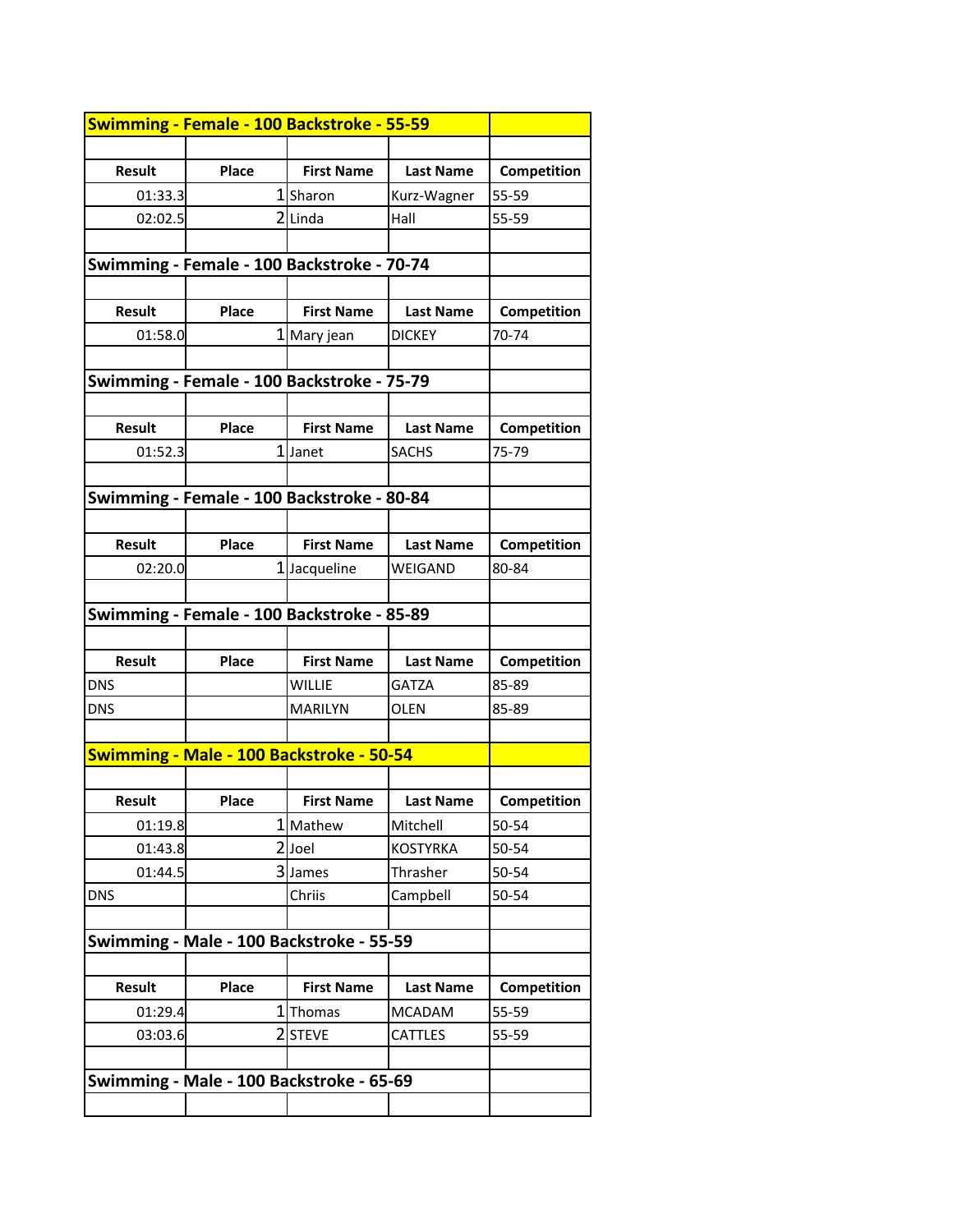| Result        | Place                                     | <b>First Name</b> | <b>Last Name</b> | Competition |
|---------------|-------------------------------------------|-------------------|------------------|-------------|
| 01:16.1       |                                           | 1KENT             | CARNEY           | 65-69       |
| 01:21.7       |                                           | 2 Cecil           | Townsend         | 65-69       |
|               |                                           |                   |                  |             |
|               | Swimming - Male - 100 Backstroke - 75-79  |                   |                  |             |
|               |                                           |                   |                  |             |
| <b>Result</b> | Place                                     | <b>First Name</b> | <b>Last Name</b> | Competition |
| 01:39.9       |                                           | 1WILLIAM          | <b>MURRAY</b>    | 75-79       |
| 02:54.5       |                                           | 2Robert           | Randles          | 75-79       |
|               |                                           |                   |                  |             |
|               | Swimming - Male - 100 Backstroke - 80-84  |                   |                  |             |
|               |                                           |                   |                  |             |
| <b>Result</b> | Place                                     | <b>First Name</b> | <b>Last Name</b> | Competition |
| 01:45.2       |                                           | 1 Stephen         | <b>HADLEY</b>    | 80-84       |
|               |                                           |                   |                  |             |
|               | Swimming - Female - 50 Sidestroke - 55-59 |                   |                  |             |
| <b>Result</b> | Place                                     | <b>First Name</b> | <b>Last Name</b> | Competition |
| 01:00.7       |                                           | 1Linda            | Hall             | 55-59       |
|               |                                           |                   |                  |             |
|               | Swimming - Female - 50 Sidestroke - 75-79 |                   |                  |             |
|               |                                           |                   |                  |             |
| <b>Result</b> | Place                                     | <b>First Name</b> | <b>Last Name</b> | Competition |
| 01:32.8       |                                           | 1 Marjorie        | <b>HOFFMAN</b>   | 75-79       |
|               |                                           |                   |                  |             |
|               | Swimming - Female - 50 Sidestroke - 85-89 |                   |                  |             |
|               |                                           |                   |                  |             |
| <b>Result</b> | Place                                     | <b>First Name</b> | <b>Last Name</b> | Competition |
| <b>DNS</b>    |                                           | <b>MARILYN</b>    | <b>OLEN</b>      | 85-89       |
|               |                                           |                   |                  |             |
|               | Swimming - Male - 50 Sidestroke - 70-74   |                   |                  |             |
|               |                                           |                   |                  |             |
| <b>Result</b> | <b>Place</b>                              | <b>First Name</b> | <b>Last Name</b> | Competition |
|               |                                           | Ellwood           |                  |             |
| 01:08.3       | 1                                         | (woody)           | <b>CURTIS</b>    | 70-74       |
|               |                                           |                   |                  |             |
|               | Swimming - Male - 50 Sidestroke - 75-79   |                   |                  |             |
|               |                                           |                   |                  |             |
| <b>Result</b> | Place                                     | <b>First Name</b> | <b>Last Name</b> | Competition |
| 01:07.6       |                                           | 1 Robert          | Randles          | 75-79       |
|               |                                           |                   |                  |             |
|               | Swimming - Female - 100 Free - 50-54      |                   |                  |             |
|               |                                           |                   |                  |             |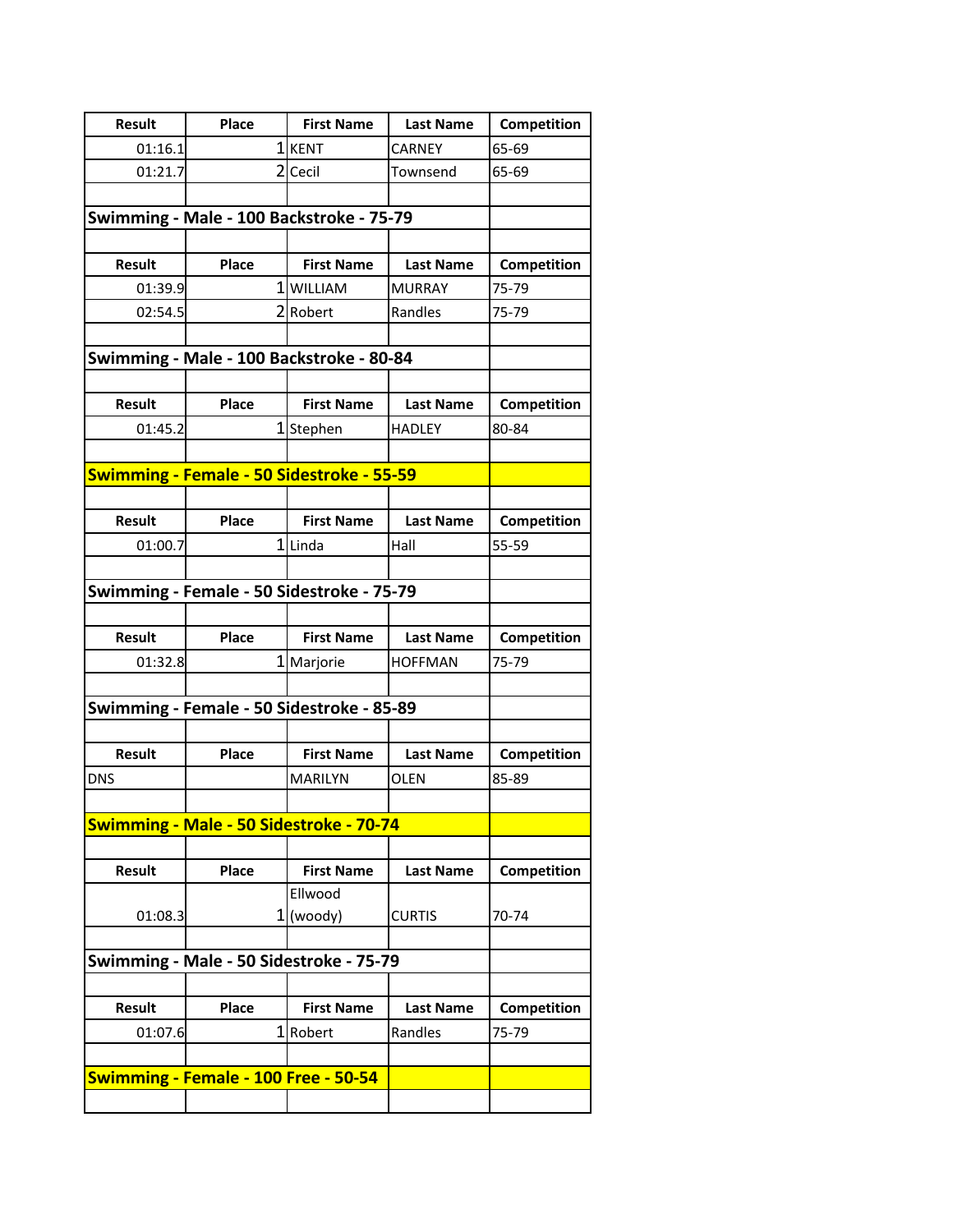| <b>Result</b> | Place                                           | <b>First Name</b> | <b>Last Name</b> | Competition |
|---------------|-------------------------------------------------|-------------------|------------------|-------------|
| 01:15.2       |                                                 | 1 Corinna         | Maleike          | 50-54       |
| 01:25.3       |                                                 | 2 Melissa         | <b>FARQUHAR</b>  | 50-54       |
| 02:50.4       |                                                 | 3Robyn            | Upton            | 50-54       |
|               |                                                 |                   |                  |             |
|               | Swimming - 100Y Freestyle - Female - 55-59      |                   |                  |             |
|               |                                                 |                   |                  |             |
| <b>Result</b> | Place                                           | <b>First Name</b> | <b>Last Name</b> | Competition |
| 01:30.7       |                                                 | 2Sharon           | Kurz-Wagner      | 55-59       |
| 01:18.9       |                                                 | 1Julie            | Lyons            | 55-59       |
|               |                                                 |                   |                  |             |
|               | Swimming - 100Y Freestyle - Female - 75-79      |                   |                  |             |
|               |                                                 |                   |                  |             |
| <b>Result</b> | Place                                           | <b>First Name</b> | <b>Last Name</b> | Competition |
| 01:41.2       |                                                 | 1 Janet           | <b>SACHS</b>     | 75-79       |
| 02:14.2       |                                                 | 2Judith           | <b>SMYTHE</b>    | 75-79       |
| <b>DNS</b>    |                                                 | Joanne            | <b>MARRIOTT</b>  | 75-79       |
|               |                                                 |                   |                  |             |
|               | Swimming - 100Y Freestyle - Female - 80-84      |                   |                  |             |
|               |                                                 |                   |                  |             |
| <b>Result</b> | Place                                           | <b>First Name</b> | <b>Last Name</b> | Competition |
| 02:22.2       | $\mathbf{1}$                                    | Jacqueline        | Weigand          | 80-84       |
|               |                                                 |                   |                  |             |
|               | Swimming - Female - 100 Free - 85-89            |                   |                  |             |
|               |                                                 |                   |                  |             |
| <b>Result</b> | Place                                           | <b>First Name</b> | <b>Last Name</b> | Competition |
| 05:07.7       |                                                 | 1 HELEN           | <b>SAUER</b>     | 85-89       |
| <b>DNS</b>    |                                                 | <b>WILLIE</b>     | <b>GATZA</b>     | 85-89       |
| <b>DNS</b>    |                                                 | <b>MARILYN</b>    | <b>OLEN</b>      | 85-89       |
|               |                                                 |                   |                  |             |
|               | <b>Swimming - 100Y Freestyle - Male - 50-54</b> |                   |                  |             |
|               |                                                 |                   |                  |             |
| Result        | Place                                           | <b>First Name</b> | <b>Last Name</b> | Competition |
| 01:26.0       | $\overline{1}$                                  | Joel              | <b>KOSTYRKA</b>  | 50-54       |
| <b>DNS</b>    |                                                 | Chriis            | Campbell         | 50-54       |
| <b>DNF</b>    |                                                 | James             | Thrasher         | 50-54       |
|               |                                                 |                   |                  |             |
|               | Swimming - 100Y Freestyle - Male - 55-59        |                   |                  |             |
|               |                                                 |                   |                  |             |
| <b>Result</b> | Place                                           | <b>First Name</b> | <b>Last Name</b> | Competition |
| 01:15.4       | 1                                               | Thomas            | Mcadam           | 55-59       |
| 03:06.4       | $\overline{2}$                                  | Steve             | Cattles          | 50-54       |
|               |                                                 |                   |                  |             |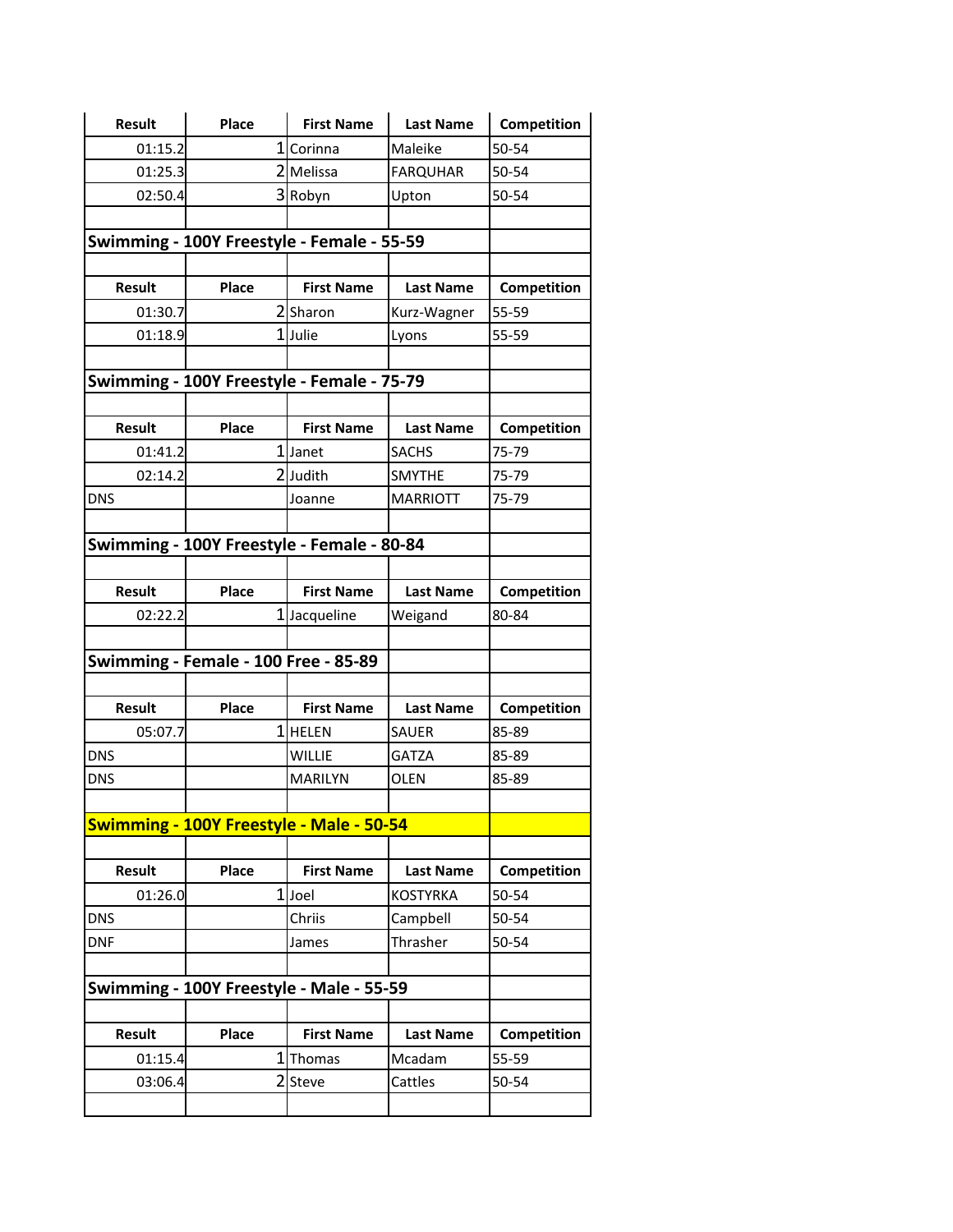| Swimming - 100Y Freestyle - Male - 60-64 |                                           |                   |                  |             |
|------------------------------------------|-------------------------------------------|-------------------|------------------|-------------|
|                                          |                                           |                   |                  |             |
| <b>Result</b>                            | Place                                     | <b>First Name</b> | <b>Last Name</b> | Competition |
| 01:02.8                                  |                                           | 1 Craig           | Glass            | 60-64       |
| <b>DNS</b>                               |                                           | 2Franklin         | Estes            | 60-64       |
|                                          |                                           |                   |                  |             |
|                                          | Swimming - 100Y Freestyle - Male - 65-69  |                   |                  |             |
|                                          |                                           |                   |                  |             |
| <b>Result</b>                            | Place                                     | <b>First Name</b> | <b>Last Name</b> | Competition |
| 01:09.5                                  |                                           | 1 Cecil           | Townsend         | 65-69       |
| 01:56.8                                  |                                           | $2$ $Ta$          | Deutsch          | 65-69       |
|                                          |                                           |                   |                  |             |
|                                          | Swimming - 100Y Freestyle - Male - 75-79  |                   |                  |             |
|                                          |                                           |                   |                  |             |
| <b>Result</b>                            | Place                                     | <b>First Name</b> | <b>Last Name</b> | Competition |
| 01:33.2                                  |                                           | 1lDon             | McGill           | 75-79       |
| 01:48.9                                  |                                           | 2Robert           | Randles          | 75-79       |
|                                          |                                           |                   |                  |             |
|                                          | Swimming - 100Y Freestyle - Male - 80-84  |                   |                  |             |
|                                          |                                           |                   |                  |             |
| <b>Result</b>                            | Place                                     | <b>First Name</b> | <b>Last Name</b> | Competition |
| 01:34.9                                  |                                           | 1Stephen          | Hadley           | 80-84       |
|                                          | Swimming - Female - 50 Backstroke - 50-54 |                   |                  |             |
|                                          |                                           |                   |                  |             |
| <b>Result</b>                            | Place                                     | <b>First Name</b> | <b>Last Name</b> | Competition |
| 01:12.2                                  |                                           | $1$ Robyn         | Upton            | 50-54       |
|                                          |                                           |                   |                  |             |
|                                          | Swimming - Female - 50 Backstroke - 55-59 |                   |                  |             |
|                                          |                                           |                   |                  |             |
| <b>Result</b>                            | Place                                     | <b>First Name</b> | <b>Last Name</b> | Competition |
| 00:56.4                                  | 1                                         | Linda             | Hall             | 55-59       |
|                                          |                                           |                   |                  |             |
|                                          | Swimming - Female - 50 Backstroke - 65-69 |                   |                  |             |
|                                          |                                           |                   |                  |             |
| <b>Result</b>                            | Place                                     | <b>First Name</b> | <b>Last Name</b> | Competition |
| 01:03.3                                  | 1                                         | Sharon            | RAHAM            | 65-69       |
|                                          |                                           |                   |                  |             |
|                                          | Swimming - Female - 50 Backstroke - 70-74 |                   |                  |             |
|                                          |                                           |                   |                  |             |
| Result                                   | Place                                     | <b>First Name</b> | <b>Last Name</b> | Competition |
| 00:53.3                                  | 1                                         | Mary jean         | <b>DICKEY</b>    | 70-74       |
|                                          |                                           |                   |                  |             |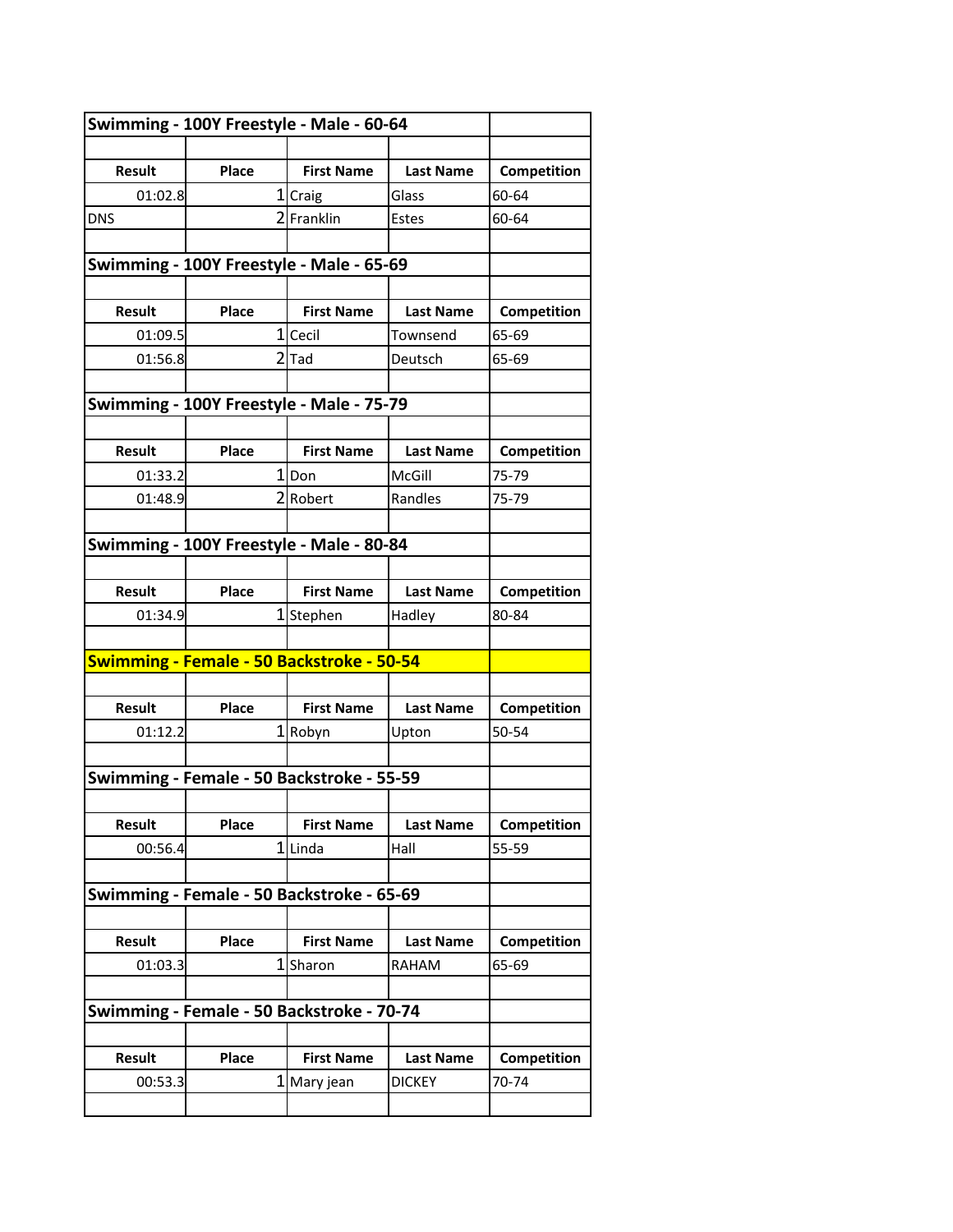| Swimming - Female - 50 Backstroke - 75-79 |                                           |                   |                  |             |
|-------------------------------------------|-------------------------------------------|-------------------|------------------|-------------|
|                                           |                                           |                   |                  |             |
| Result                                    | Place                                     | <b>First Name</b> | <b>Last Name</b> | Competition |
| 00:50.8                                   |                                           | 1 Janet           | SACHS            | 75-79       |
|                                           |                                           |                   |                  |             |
|                                           | Swimming - Female - 50 Backstroke - 80-84 |                   |                  |             |
|                                           |                                           |                   |                  |             |
| <b>Result</b>                             | Place                                     | <b>First Name</b> | <b>Last Name</b> | Competition |
| 01:14.1                                   |                                           | 1Jacqueline       | WEIGAND          | 80-84       |
| 01:43.4                                   |                                           | 2 Madonna         | <b>MCCOLLUM</b>  | 80-84       |
|                                           |                                           |                   |                  |             |
|                                           | Swimming - Female - 50 Backstroke - 85-89 |                   |                  |             |
|                                           |                                           |                   |                  |             |
| <b>Result</b>                             | Place                                     | <b>First Name</b> | <b>Last Name</b> | Competition |
| 02:07.7                                   |                                           | 1 HELEN           | <b>SAUER</b>     | 85-89       |
| <b>DNS</b>                                |                                           | WILLIE            | GATZA            | 85-89       |
|                                           |                                           |                   |                  |             |
|                                           | Swimming - Male - 50 Backstroke - 50-54   |                   |                  |             |
|                                           |                                           |                   |                  |             |
| <b>Result</b>                             | Place                                     | <b>First Name</b> | <b>Last Name</b> | Competition |
| 00:40.8                                   |                                           | 1 Mathew          | Mitchell         | 50-54       |
| 00:45.8                                   |                                           | 2 James           | Thrasher         | 50-54       |
| <b>DNS</b>                                |                                           | Chriis            | Campbell         | 50-54       |
|                                           | Swimming - Male - 50 Backstroke - 55-59   |                   |                  |             |
|                                           |                                           |                   |                  |             |
| Result                                    | Place                                     | <b>First Name</b> | <b>Last Name</b> | Competition |
| 00:39.5                                   | 1                                         | Thomas            | Mcadam           | 55-59       |
|                                           |                                           |                   |                  |             |
| Swimming - Male - 50 Backstroke - 65-69   |                                           |                   |                  |             |
|                                           |                                           |                   |                  |             |
| Result                                    | Place                                     | <b>First Name</b> | <b>Last Name</b> | Competition |
| 00:37.9                                   |                                           | 1 Cecil           | Townsend         | 65-69       |
|                                           |                                           |                   |                  |             |
|                                           | Swimming - Male - 50 Backstroke - 70-74   |                   |                  |             |
|                                           |                                           |                   |                  |             |
| Result                                    | Place                                     | <b>First Name</b> | <b>Last Name</b> | Competition |
| 00:53.7                                   | 1                                         | Ellwood           | Curtis           | 70-74       |
|                                           |                                           |                   |                  |             |
|                                           | Swimming - Male - 50 Backstroke - 75-79   |                   |                  |             |
|                                           |                                           |                   |                  |             |
| Result                                    | Place                                     | <b>First Name</b> | <b>Last Name</b> | Competition |
| 01:10.4                                   |                                           | 1 Robert          | Randles          | 75-79       |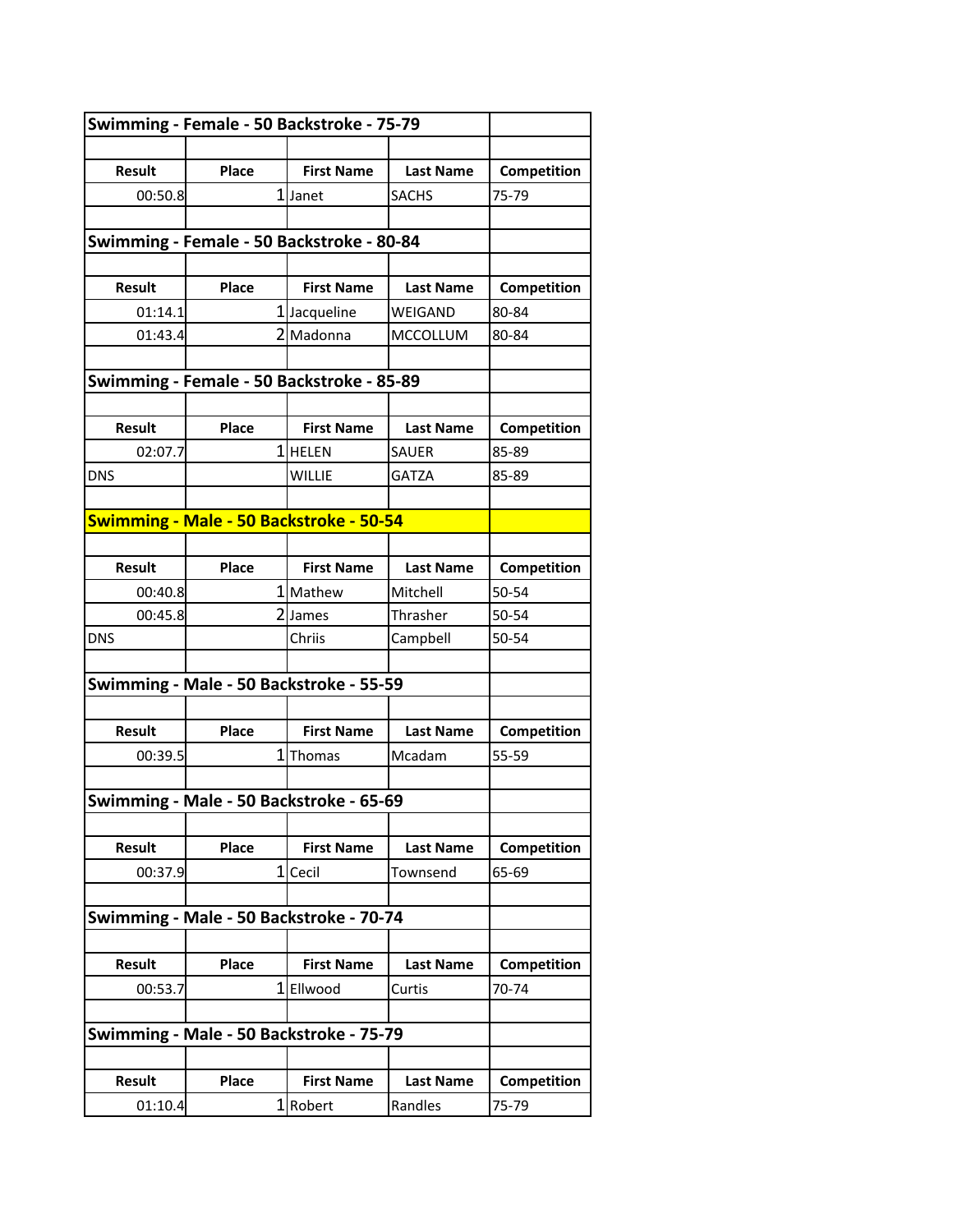| Swimming - Male - 50 Backstroke - 80-84 |                                                  |                   |                  |             |
|-----------------------------------------|--------------------------------------------------|-------------------|------------------|-------------|
|                                         |                                                  |                   |                  |             |
| <b>Result</b>                           | Place                                            | <b>First Name</b> | <b>Last Name</b> | Competition |
| 00:42.6                                 |                                                  | 1Stephen          | Hadley           | 80-84       |
| 01:07.1                                 |                                                  | 2 Samuel          | Downing          | 80-84       |
|                                         |                                                  |                   |                  |             |
|                                         | Swimming - Female - 200 IM - 50-54               |                   |                  |             |
|                                         |                                                  |                   |                  |             |
| <b>Result</b>                           | Place                                            | <b>First Name</b> | <b>Last Name</b> | Competition |
| 03:04.5                                 |                                                  | 1 Corinna         | Maleike          | 50-54       |
|                                         |                                                  |                   |                  |             |
|                                         | Swimming - Female - 200 IM - 55-59               |                   |                  |             |
|                                         |                                                  |                   |                  |             |
| <b>Result</b>                           | Place                                            | <b>First Name</b> | <b>Last Name</b> | Competition |
| 03:52.5                                 | 1                                                | Sharon            | Kurz-Wagner      | 55-59       |
|                                         |                                                  |                   |                  |             |
|                                         | Swimming - Female - 200 IM - 75-79               |                   |                  |             |
|                                         |                                                  |                   |                  |             |
| <b>Result</b>                           | Place                                            | <b>First Name</b> | <b>Last Name</b> | Competition |
| 05:28.1                                 |                                                  | 1Judith           | <b>SMYTHE</b>    | 75-79       |
|                                         |                                                  |                   |                  |             |
| <b>Swimming - Male - 200 IM - 65-69</b> |                                                  |                   |                  |             |
|                                         |                                                  |                   |                  |             |
| <b>Result</b>                           | Place                                            | <b>First Name</b> | <b>Last Name</b> | Competition |
| 02:46.6                                 |                                                  | 1 KENT            | <b>CARNEY</b>    | 65-69       |
| 02:50.5                                 |                                                  | 2LEVENTE          | <b>BATIZY</b>    | 65-69       |
|                                         |                                                  |                   |                  |             |
|                                         | <b>Swimming - Male - 200 IM - 75-79</b>          |                   |                  |             |
|                                         |                                                  |                   |                  |             |
| <b>Result</b>                           | Place                                            | <b>First Name</b> | <b>Last Name</b> | Competition |
| 04:05.5                                 | 1                                                | <b>GEORGE</b>     | <b>DOWNS</b>     | 75-79       |
| <b>DNS</b>                              |                                                  | Robert            | Randles          | 75-79       |
|                                         |                                                  |                   |                  |             |
|                                         | <b>Swimming - Female - 100 Butterfly - 50-54</b> |                   |                  |             |
|                                         |                                                  |                   |                  |             |
| <b>Result</b>                           | Place                                            | <b>First Name</b> | <b>Last Name</b> | Competition |
| 01:43.4                                 | 1                                                | Corinna           | Maleike          | 50-54       |
|                                         |                                                  |                   |                  |             |
|                                         | Swimming - Female - 100 Butterfly - 75-79        |                   |                  |             |
|                                         |                                                  |                   |                  |             |
| <b>Result</b>                           | Place                                            | <b>First Name</b> | <b>Last Name</b> | Competition |
| 03:11.5                                 |                                                  | 1Judith           | <b>SMYTHE</b>    | 75-79       |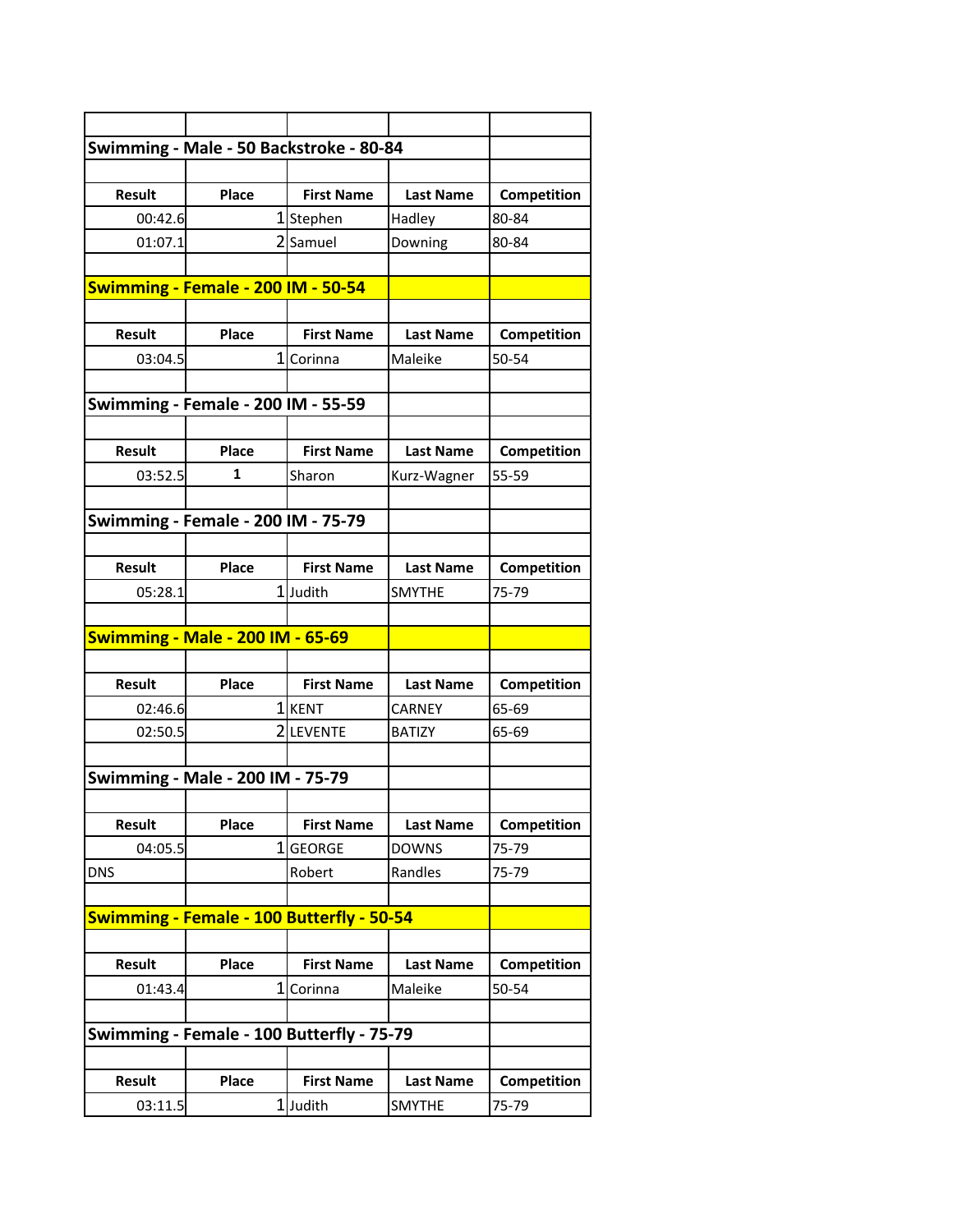|                   | <b>Swimming - Male - 100 Butterfly - 50-54</b>   |                   |                  |                |
|-------------------|--------------------------------------------------|-------------------|------------------|----------------|
|                   |                                                  |                   |                  |                |
| <b>Result</b>     | Place                                            | <b>First Name</b> | <b>Last Name</b> | Competition    |
| 01:19.3           |                                                  | 1 Mathew          | Mitchell         | 50-54          |
|                   |                                                  |                   |                  |                |
|                   | Swimming - Male - 100 Butterfly - 65-69          |                   |                  |                |
|                   |                                                  |                   |                  |                |
| <b>Result</b>     | Place                                            | <b>First Name</b> | <b>Last Name</b> | Competition    |
| DNS               |                                                  | Tad               | <b>DEUTSCH</b>   | 65-69          |
|                   |                                                  |                   |                  |                |
|                   | Swimming - Male - 100 Butterfly - 75-79          |                   |                  |                |
|                   |                                                  |                   |                  |                |
| <b>Result</b>     | Place                                            | <b>First Name</b> | <b>Last Name</b> | Competition    |
| <b>DNS</b>        |                                                  | <b>GEORGE</b>     | <b>DOWNS</b>     | 75-79          |
|                   |                                                  |                   |                  |                |
|                   | <b>Swimming - Female - 200 Freestyle - 50-54</b> |                   |                  |                |
|                   |                                                  |                   |                  |                |
| <b>Result</b>     | Place                                            | <b>First Name</b> | <b>Last Name</b> | Competition    |
| 03:07.0           | 1                                                | Melissa           | Farquhar         | 50-54          |
|                   |                                                  |                   |                  |                |
|                   | Swimming - Female - 200 Freestyle - 55-59        |                   |                  |                |
|                   |                                                  |                   |                  |                |
| <b>Result</b>     | Place                                            | <b>First Name</b> | <b>Last Name</b> | Competition    |
| 02:47.4           |                                                  | 1Julie            | Lyons            | 55-59          |
| 03:28.2           |                                                  | 2Sharon           | Kurz-Wagner      | 55-59          |
|                   |                                                  |                   |                  |                |
|                   | Swimming - Female - 200 Freestyle - 75-79        |                   |                  |                |
|                   |                                                  |                   |                  |                |
| <b>Result</b>     | Place                                            | <b>First Name</b> | <b>Last Name</b> | Competition    |
| 04:38.4           |                                                  | 1Judith           | <b>SMYTHE</b>    | 75-79          |
|                   |                                                  |                   |                  |                |
|                   | Swimming - Female - 200 Freestyle - 80-84        |                   |                  |                |
|                   |                                                  |                   |                  |                |
| <b>Result</b>     | Place                                            | <b>First Name</b> | <b>Last Name</b> | Competition    |
| 05:06.4           |                                                  | 1Jacqueline       | WEIGAND          | 80-84          |
|                   |                                                  |                   |                  |                |
|                   | Swimming - Female - 200 Freestyle - 85-89        |                   |                  |                |
|                   |                                                  |                   |                  |                |
|                   | Place                                            | <b>First Name</b> | <b>Last Name</b> | Competition    |
| Result            |                                                  |                   |                  |                |
|                   |                                                  | <b>MARILYN</b>    | OLEN             |                |
| <b>DNS</b><br>DNS |                                                  | WILLIE            | <b>GATZA</b>     | 85-89<br>85-89 |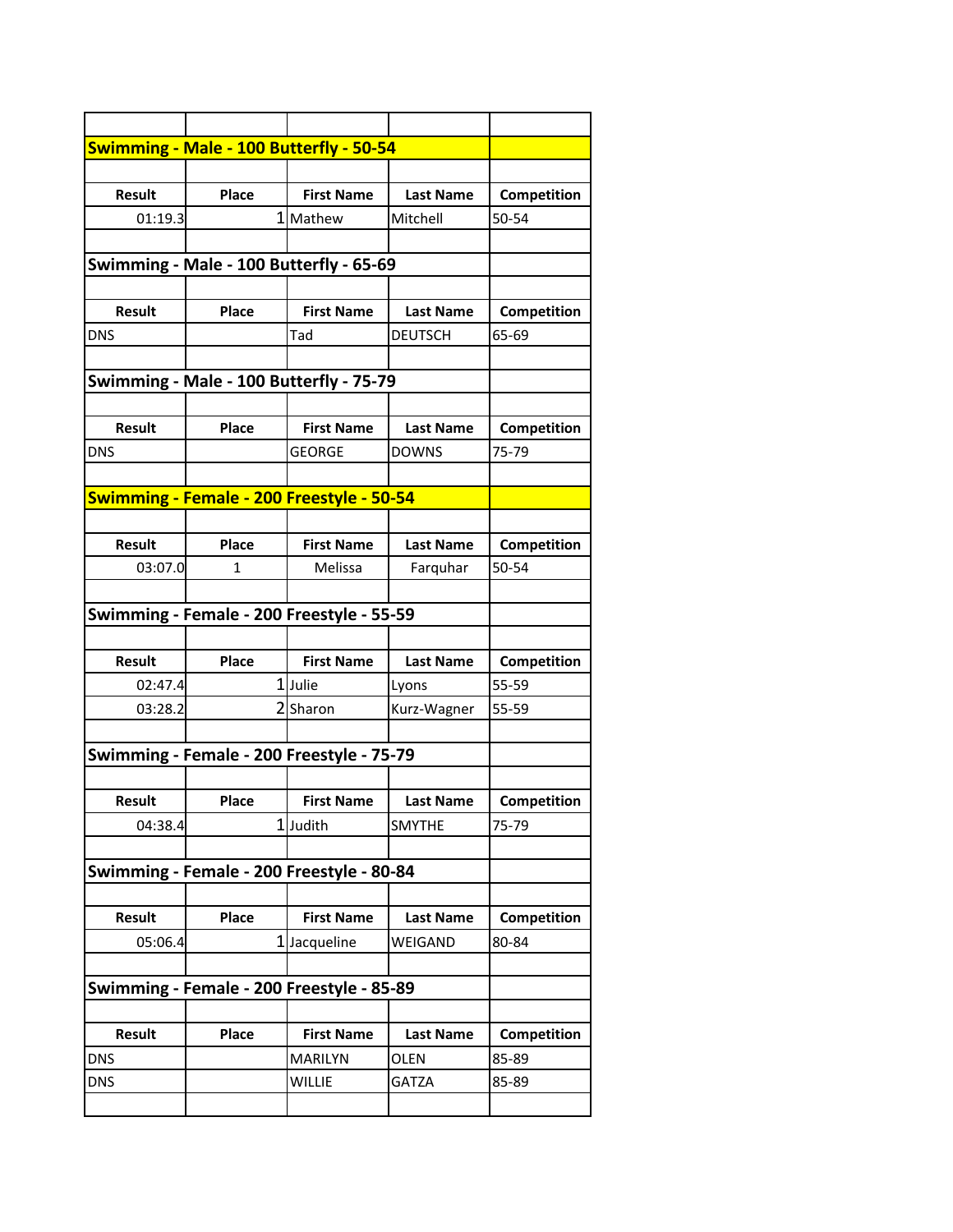| Place<br><b>Result</b><br><b>First Name</b><br>Competition<br><b>Last Name</b> |  |
|--------------------------------------------------------------------------------|--|
| 1Joel<br>03:09.4<br>KOSTYRKA<br>50-54                                          |  |
| <b>DNS</b><br>Thrasher<br>50-54<br>James                                       |  |
| <b>DNS</b><br>Chriis<br>Campbell<br>50-54                                      |  |
|                                                                                |  |
| Swimming - Male - 200 Freestyle - 60-64                                        |  |
|                                                                                |  |
| <b>Result</b><br>Place<br><b>First Name</b><br><b>Last Name</b><br>Competition |  |
| 1CRAIG<br><b>GLASS</b><br>60-64<br>02:24.4                                     |  |
|                                                                                |  |
| Swimming - Male - 200 Freestyle - 65-69                                        |  |
|                                                                                |  |
| Place<br><b>First Name</b><br><b>Result</b><br><b>Last Name</b><br>Competition |  |
| 1 Cecil<br>02:34.4<br>Townsend<br>65-69                                        |  |
|                                                                                |  |
| Swimming - Male - 200 Freestyle - 75-79                                        |  |
|                                                                                |  |
| <b>Result</b><br>Place<br>Competition<br><b>First Name</b><br><b>Last Name</b> |  |
| 1 WILLIAM<br>03:04.3<br><b>MURRAY</b><br>75-79                                 |  |
|                                                                                |  |
| Swimming - Male - 200 Freestyle - 80-84                                        |  |
|                                                                                |  |
| Place<br><b>Result</b><br><b>First Name</b><br>Competition<br><b>Last Name</b> |  |
| 1Stephen<br>03:32.9<br><b>HADLEY</b><br>80-84                                  |  |
|                                                                                |  |
| Swimming - Male - 200 Breaststroke - 50-54                                     |  |
|                                                                                |  |
| <b>Result</b><br>Place<br><b>First Name</b><br><b>Last Name</b><br>Competition |  |
| Chriis<br><b>DNS</b><br>Campbell<br>50-54                                      |  |
|                                                                                |  |
| Swimming - Male - 200 Breaststroke - 55-59                                     |  |
|                                                                                |  |
| <b>Result</b><br>Place<br><b>First Name</b><br><b>Last Name</b><br>Competition |  |
| 1<br>03:20.0<br>Thomas<br><b>MCADAM</b><br>55-59                               |  |
| 2 STEVE<br>08:46.0<br><b>CATTLES</b><br>55-59                                  |  |
|                                                                                |  |
| Swimming - Male - 200 Breaststroke - 65-69                                     |  |
|                                                                                |  |
| Place<br><b>Result</b><br><b>First Name</b><br><b>Last Name</b><br>Competition |  |
| 1<br><b>LEVENTE</b><br>03:05.2<br><b>BATIZY</b><br>65-69                       |  |
| 2 Peter<br>04:59.4<br><b>FRANCIS</b><br>65-69                                  |  |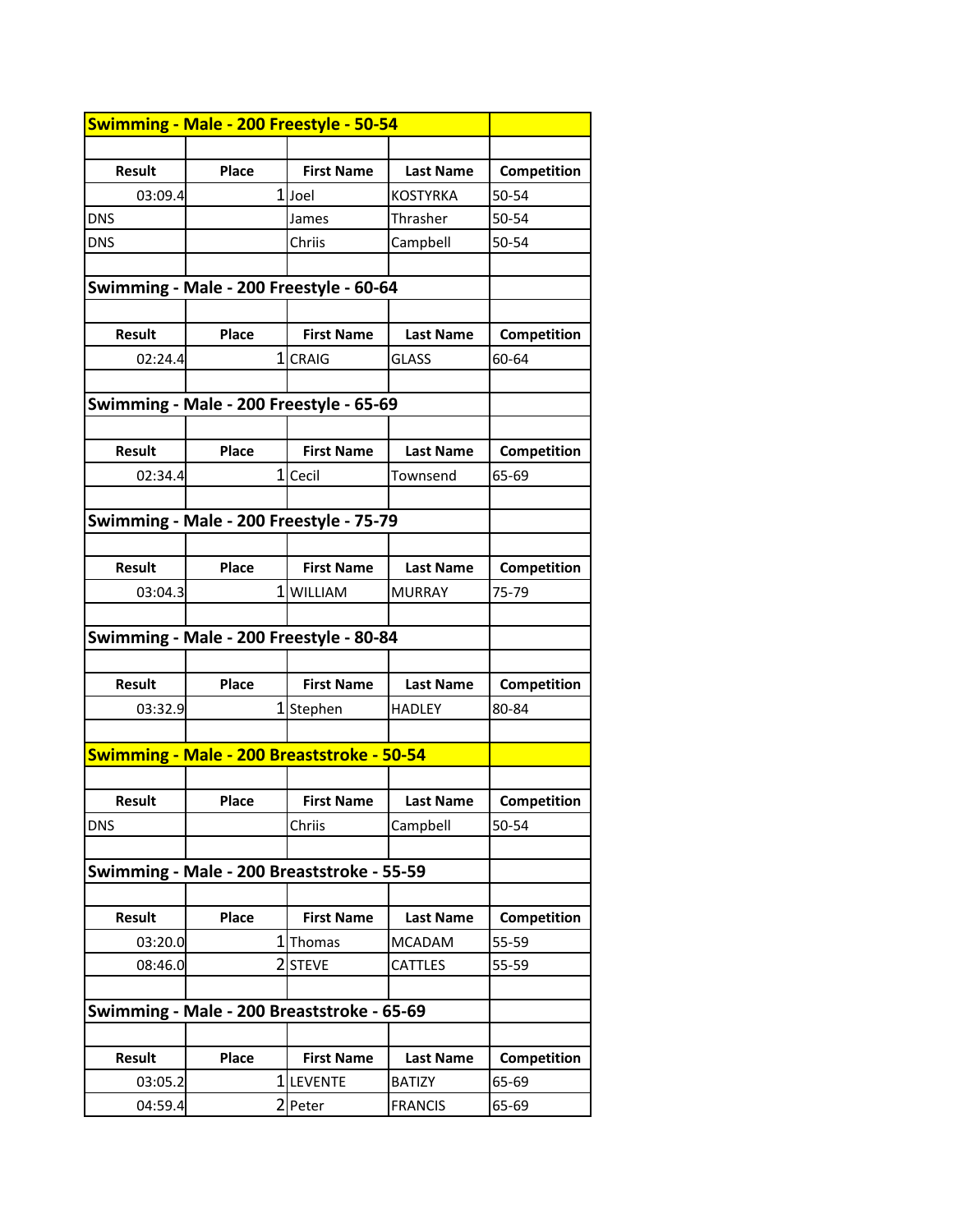|               |              | Swimming - Male - 200 Breaststroke - 70-74       |                  |             |
|---------------|--------------|--------------------------------------------------|------------------|-------------|
|               |              |                                                  |                  |             |
| <b>Result</b> | Place        | <b>First Name</b>                                | <b>Last Name</b> | Competition |
| 04:03.8       |              | 1Bohumil                                         | <b>MARTINEC</b>  | 70-74       |
|               |              |                                                  |                  |             |
|               |              | Swimming - Male - 200 Breaststroke - 75-79       |                  |             |
|               |              |                                                  |                  |             |
| <b>Result</b> | Place        | <b>First Name</b>                                | <b>Last Name</b> | Competition |
| 03:57.1       |              | 1 GEORGE                                         | <b>DOWNS</b>     | 75-79       |
| 07:14.8       |              | 2 Cornelius                                      | KELLY            | 75-79       |
|               |              |                                                  |                  |             |
|               |              | Swimming - Male - 500 Freestyle - 50-54          |                  |             |
|               |              |                                                  |                  |             |
| <b>Result</b> | Place        | <b>First Name</b>                                | <b>Last Name</b> | Competition |
| 12:04.5       |              | 1 James                                          | Thrasher         | 50-54       |
|               |              |                                                  |                  |             |
|               |              | Swimming - Male - 500 Freestyle - 60-64          |                  |             |
|               |              |                                                  |                  |             |
| <b>Result</b> | Place        | <b>First Name</b>                                | <b>Last Name</b> | Competition |
| 06:33.3       |              | 1 CRAIG                                          | <b>GLASS</b>     | 60-64       |
|               |              |                                                  |                  |             |
|               |              | Swimming - Male - 500 Freestyle - 65-69          |                  |             |
|               |              |                                                  |                  |             |
| <b>Result</b> | Place        | <b>First Name</b>                                | <b>Last Name</b> | Competition |
| 06:59.3       |              | 1 KENT                                           | CARNEY           | 65-69       |
| <b>DNS</b>    |              | Cecil                                            | Townsend         | 65-69       |
|               |              |                                                  |                  |             |
|               |              | Swimming - Male - 500 Freestyle - 75-79          |                  |             |
|               |              |                                                  |                  |             |
| <b>Result</b> | <b>Place</b> | <b>First Name</b>                                | <b>Last Name</b> | Competition |
| 08:02.2       |              | 1 WILLIAM                                        | MURRAY           | 75-79       |
| 08:49.3       |              | 2Donald                                          | McGill           | 75-79       |
| <b>DNS</b>    |              | Cornelius                                        | <b>KELLY</b>     | 75-79       |
|               |              |                                                  |                  |             |
|               |              | Swimming - Male - 500 Freestyle - 80-84          |                  |             |
|               |              |                                                  |                  |             |
| Result        | Place        | <b>First Name</b>                                | <b>Last Name</b> | Competition |
| 09:18.3       |              | 1Stephen                                         | <b>HADLEY</b>    | 80-84       |
|               |              |                                                  |                  |             |
|               |              | <b>Swimming - Female - 500 Freestyle - 50-54</b> |                  |             |
|               |              |                                                  |                  |             |
| <b>Result</b> | Place        | <b>First Name</b>                                | <b>Last Name</b> | Competition |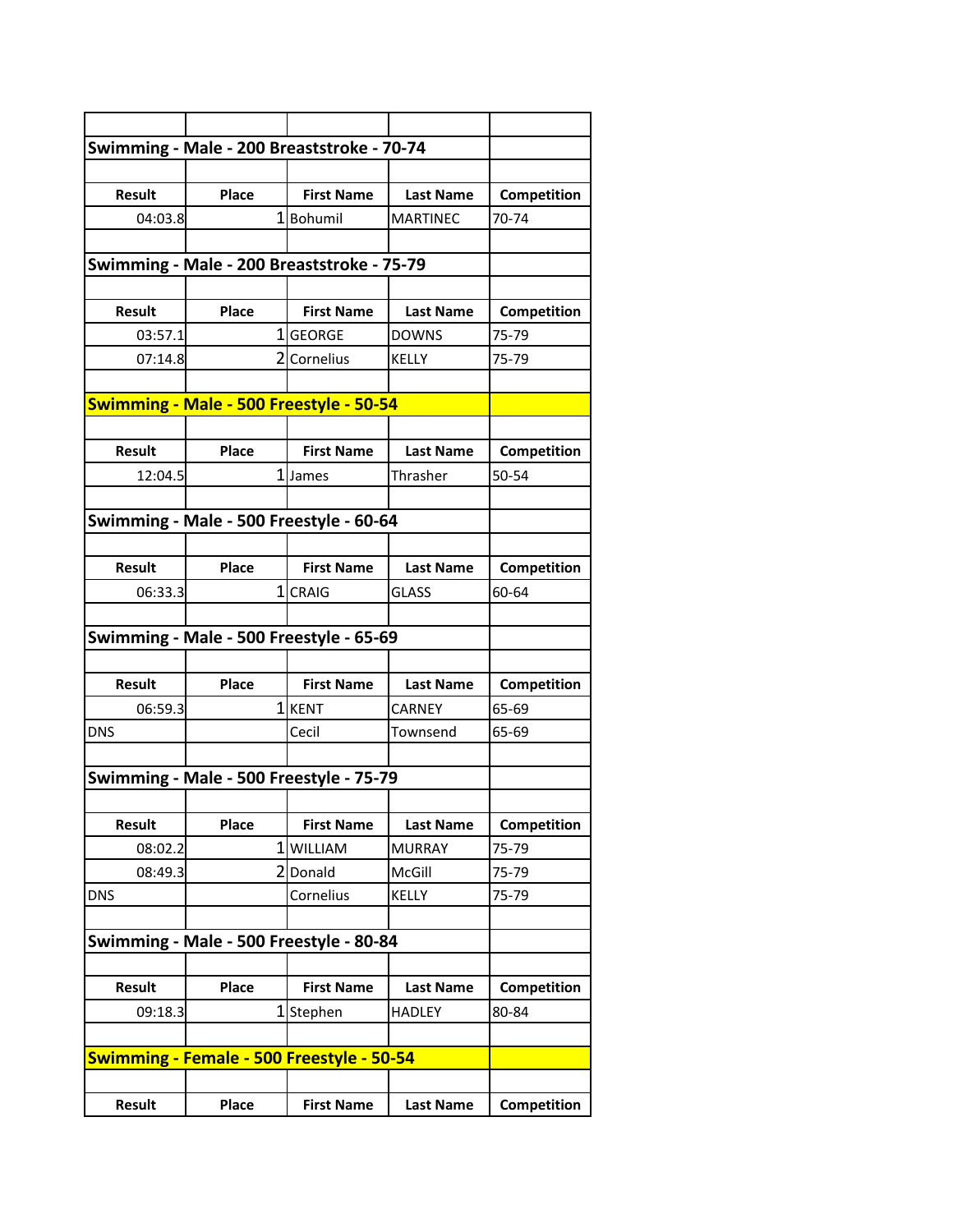| 07:18.9       |                | 1 Corinna                                 | Maleike          | 50-54       |
|---------------|----------------|-------------------------------------------|------------------|-------------|
|               |                |                                           |                  |             |
|               |                | Swimming - Female - 500 Freestyle - 55-59 |                  |             |
|               |                |                                           |                  |             |
| <b>Result</b> | Place          | <b>First Name</b>                         | <b>Last Name</b> | Competition |
| <b>DNS</b>    |                | Julie                                     | Lyons            | 55-59       |
|               |                |                                           |                  |             |
|               |                | Swimming - Female - 500 Freestyle - 70-74 |                  |             |
|               |                |                                           |                  |             |
| <b>Result</b> | Place          | <b>First Name</b>                         | <b>Last Name</b> | Competition |
| 10:20.8       |                | 1 Mary jean                               | <b>DICKEY</b>    | 70-74       |
|               |                | Swimming - Female - 500 Freestyle - 75-79 |                  |             |
|               |                |                                           |                  |             |
| <b>Result</b> | Place          | <b>First Name</b>                         | <b>Last Name</b> | Competition |
| <b>DNS</b>    |                | Janet                                     | <b>SACHS</b>     | 75-79       |
|               |                |                                           |                  |             |
|               |                | Swimming - Female - 500 Freestyle - 80-84 |                  |             |
|               |                |                                           |                  |             |
| <b>Result</b> | Place          | <b>First Name</b>                         | <b>Last Name</b> | Competition |
| 12:08.5       |                | 1Jacqueline                               | <b>WEIGAND</b>   | 80-84       |
|               |                |                                           |                  |             |
|               |                | Swimming - Female - 500 Freestyle - 85-89 |                  |             |
|               |                |                                           |                  |             |
| <b>Result</b> | Place          | <b>First Name</b>                         | <b>Last Name</b> | Competition |
| <b>DNS</b>    |                | <b>WILLIE</b>                             | <b>GATZA</b>     | 85-89       |
|               |                |                                           |                  |             |
|               |                | Swimming - Male - 50 Butterfly - 50-54    |                  |             |
| <b>Result</b> | Place          | <b>First Name</b>                         | <b>Last Name</b> | Competition |
| 00:34.3       |                | 1 Mathew                                  | Mitchell         | 50-54       |
| <b>DNS</b>    |                | Chriis                                    | Campbell         | 50-54       |
|               |                |                                           |                  |             |
|               |                | Swimming - Male - 50 Butterfly - 60-64    |                  |             |
|               |                |                                           |                  |             |
| <b>Result</b> | Place          | <b>First Name</b>                         | <b>Last Name</b> | Competition |
| <b>DNS</b>    |                | Franklin                                  | <b>ESTES</b>     | 60-64       |
|               |                |                                           |                  |             |
|               |                | Swimming - Male - 50 Butterfly - 65-69    |                  |             |
|               |                |                                           |                  |             |
| Result        | Place          | <b>First Name</b>                         | <b>Last Name</b> | Competition |
| 00:32.0       | 1              | <b>LEVENTE</b>                            | <b>BATIZY</b>    | 65-69       |
| 00:34.9       | $\overline{2}$ | KENT                                      | <b>CARNEY</b>    | 65-69       |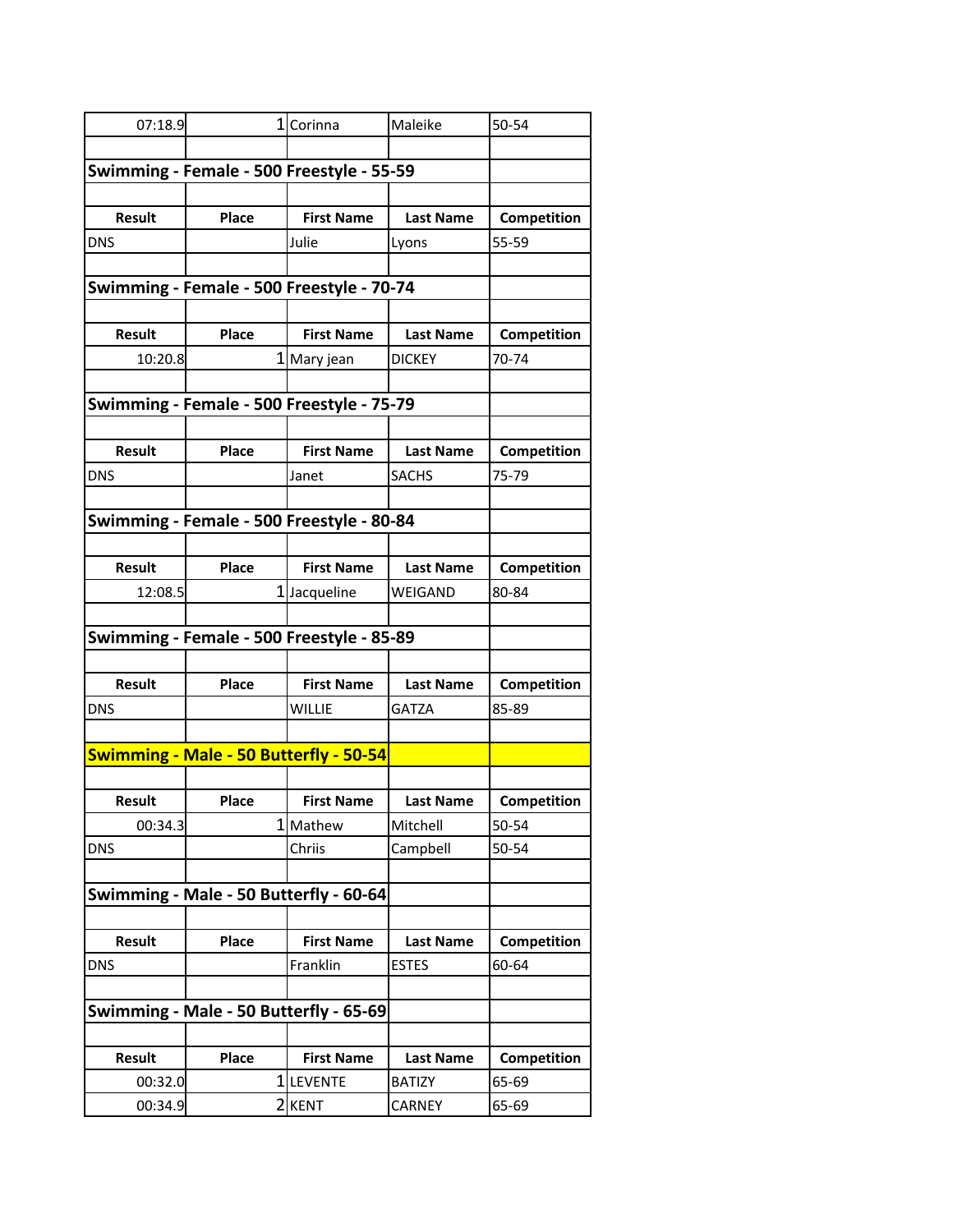| 01:02.3                                |                                          | $3$ $Ta$          | <b>DEUTSCH</b>   | 65-69                |
|----------------------------------------|------------------------------------------|-------------------|------------------|----------------------|
| <b>DNS</b>                             |                                          | Cecil             | Townsend         | 65-69                |
|                                        |                                          |                   |                  |                      |
|                                        | Swimming - Male - 50 Butterfly - 70-74   |                   |                  |                      |
|                                        |                                          |                   |                  |                      |
| Result                                 | Place                                    | <b>First Name</b> | <b>Last Name</b> | Competition          |
| 01:11.5                                |                                          | 1 William         | <b>STEHLE</b>    | 70-74                |
|                                        |                                          |                   |                  |                      |
| Swimming - Male - 50 Butterfly - 75-79 |                                          |                   |                  |                      |
| <b>Result</b>                          | Place                                    | <b>First Name</b> | <b>Last Name</b> |                      |
|                                        |                                          | 1 Robert          | Randles          | Competition<br>75-79 |
| 01:00.9<br><b>DNS</b>                  |                                          | <b>GEORGE</b>     | <b>DOWNS</b>     | 75-79                |
|                                        |                                          |                   |                  |                      |
|                                        | Swimming - Male - 50 Butterfly - 80-84   |                   |                  |                      |
|                                        |                                          |                   |                  |                      |
| Result                                 | Place                                    | <b>First Name</b> | <b>Last Name</b> | Competition          |
| <b>DNS</b>                             |                                          | Samuel            | <b>DOWNING</b>   | 80-84                |
|                                        |                                          |                   |                  |                      |
|                                        | Swimming - Female - 50 Butterfly - 50-54 |                   |                  |                      |
|                                        |                                          |                   |                  |                      |
| Result                                 | Place                                    | <b>First Name</b> | <b>Last Name</b> | Competition          |
| 00:47.0                                |                                          | 1 Melissa         | <b>FARQUHAR</b>  | 50-54                |
|                                        |                                          |                   |                  |                      |
|                                        | Swimming - Female - 50 Butterfly - 75-79 |                   |                  |                      |
|                                        |                                          |                   |                  |                      |
| <b>Result</b>                          | Place                                    | <b>First Name</b> | <b>Last Name</b> | Competition          |
| 01:11.1                                |                                          | 1 Janet           | <b>SACHS</b>     | 75-79                |
|                                        |                                          |                   |                  |                      |
|                                        | Swimming - Female - 50 Butterfly - 85-89 |                   |                  |                      |
| <b>Result</b>                          | Place                                    | <b>First Name</b> | <b>Last Name</b> | Competition          |
| <b>DNS</b>                             |                                          | <b>WILLIE</b>     | <b>GATZA</b>     | 85-89                |
|                                        |                                          |                   |                  |                      |
|                                        | Swimming - Female - 50 Free - 50-54      |                   |                  |                      |
|                                        |                                          |                   |                  |                      |
| Result                                 | Place                                    | <b>First Name</b> | <b>Last Name</b> | Competition          |
| 00:30.9                                |                                          | 1 Corinna         | Maleike          | 50-54                |
| 00:38.2                                |                                          | 2 Melissa         | <b>FARQUHAR</b>  | 50-54                |
| 01:07.6                                |                                          | 3 Robyn           | Upton            | 50-54                |
|                                        |                                          |                   |                  |                      |
|                                        | Swimming - Female - 50 Free - 55-59      |                   |                  |                      |
|                                        |                                          |                   |                  |                      |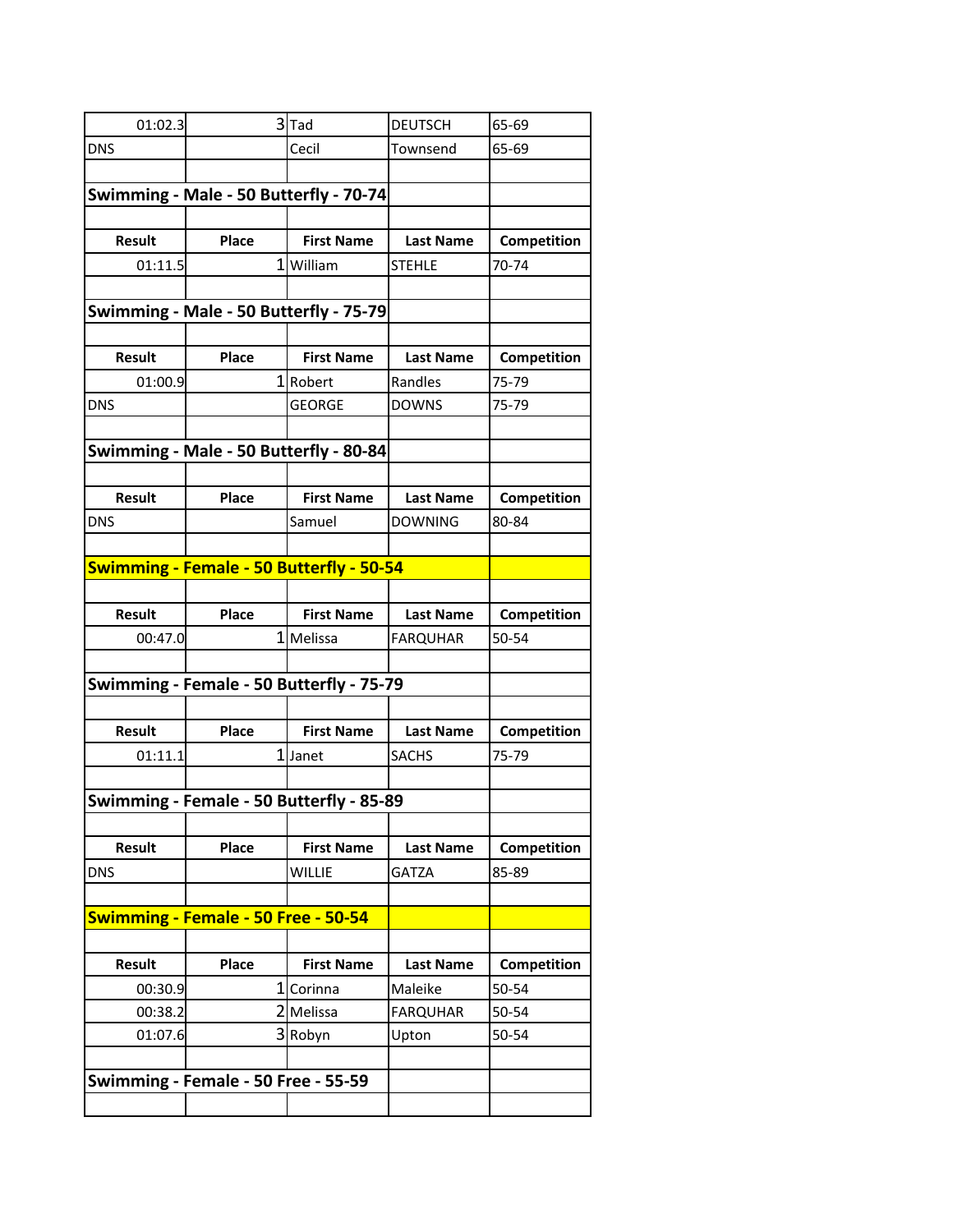| <b>Result</b> | Place                               | <b>First Name</b> | <b>Last Name</b> | Competition |
|---------------|-------------------------------------|-------------------|------------------|-------------|
| <b>DNS</b>    |                                     | Julie             | Lyons            | 55-59       |
|               |                                     |                   |                  |             |
|               | Swimming - Female - 50 Free - 60-64 |                   |                  |             |
|               |                                     |                   |                  |             |
| <b>Result</b> | Place                               | <b>First Name</b> | <b>Last Name</b> | Competition |
| 00:55.8       |                                     | 1Diane            | Egge             | 60-64       |
|               |                                     |                   |                  |             |
|               | Swimming - Female - 50 Free - 65-69 |                   |                  |             |
|               |                                     |                   |                  |             |
| <b>Result</b> | Place                               | <b>First Name</b> | <b>Last Name</b> | Competition |
| 00:53.2       |                                     | 1Sharon           | <b>RAHAM</b>     | 65-69       |
|               | Swimming - Female - 50 Free - 70-74 |                   |                  |             |
|               |                                     |                   |                  |             |
| <b>Result</b> | Place                               | <b>First Name</b> | <b>Last Name</b> | Competition |
| 00:45.6       |                                     | 1 Mary jean       | <b>DICKEY</b>    | 70-74       |
|               |                                     |                   |                  |             |
|               | Swimming - Female - 50 Free - 75-79 |                   |                  |             |
|               |                                     |                   |                  |             |
| <b>Result</b> | Place                               | <b>First Name</b> | <b>Last Name</b> | Competition |
| 00:42.5       |                                     | 1 Janet           | <b>SACHS</b>     | 75-79       |
| <b>DNS</b>    |                                     | Joanne            | <b>MARRIOTT</b>  | 75-79       |
|               |                                     |                   |                  |             |
|               | Swimming - Female - 50 Free - 80-84 |                   |                  |             |
|               |                                     |                   |                  |             |
| <b>Result</b> | Place                               | <b>First Name</b> | <b>Last Name</b> | Competition |
| 01:03.2       |                                     | 1 Jacqueline      | WEIGAND          | 80-84       |
| 01:25.3       |                                     | 2 Madonna         | MCCOLLUM         | 80-84       |
|               |                                     |                   |                  |             |
|               | Swimming - Female - 50 Free - 85-89 |                   |                  |             |
| <b>Result</b> | Place                               | <b>First Name</b> | <b>Last Name</b> | Competition |
| 02:13.7       |                                     | $1$ HELEN         | <b>SAUER</b>     | 85-89       |
| <b>DNS</b>    |                                     | <b>WILLIE</b>     | <b>GATZA</b>     | 85-89       |
|               |                                     |                   |                  |             |
|               | Swimming - Male - 50 Free - 50-54   |                   |                  |             |
|               |                                     |                   |                  |             |
| Result        | Place                               | <b>First Name</b> | <b>Last Name</b> | Competition |
| 00:28.1       |                                     | 1 Mathew          | Mitchell         | 50-54       |
| 00:41.0       |                                     | 2James            | Thrasher         | 50-54       |
| <b>DNS</b>    |                                     | Chriis            | Campbell         | 50-54       |
|               |                                     |                   |                  |             |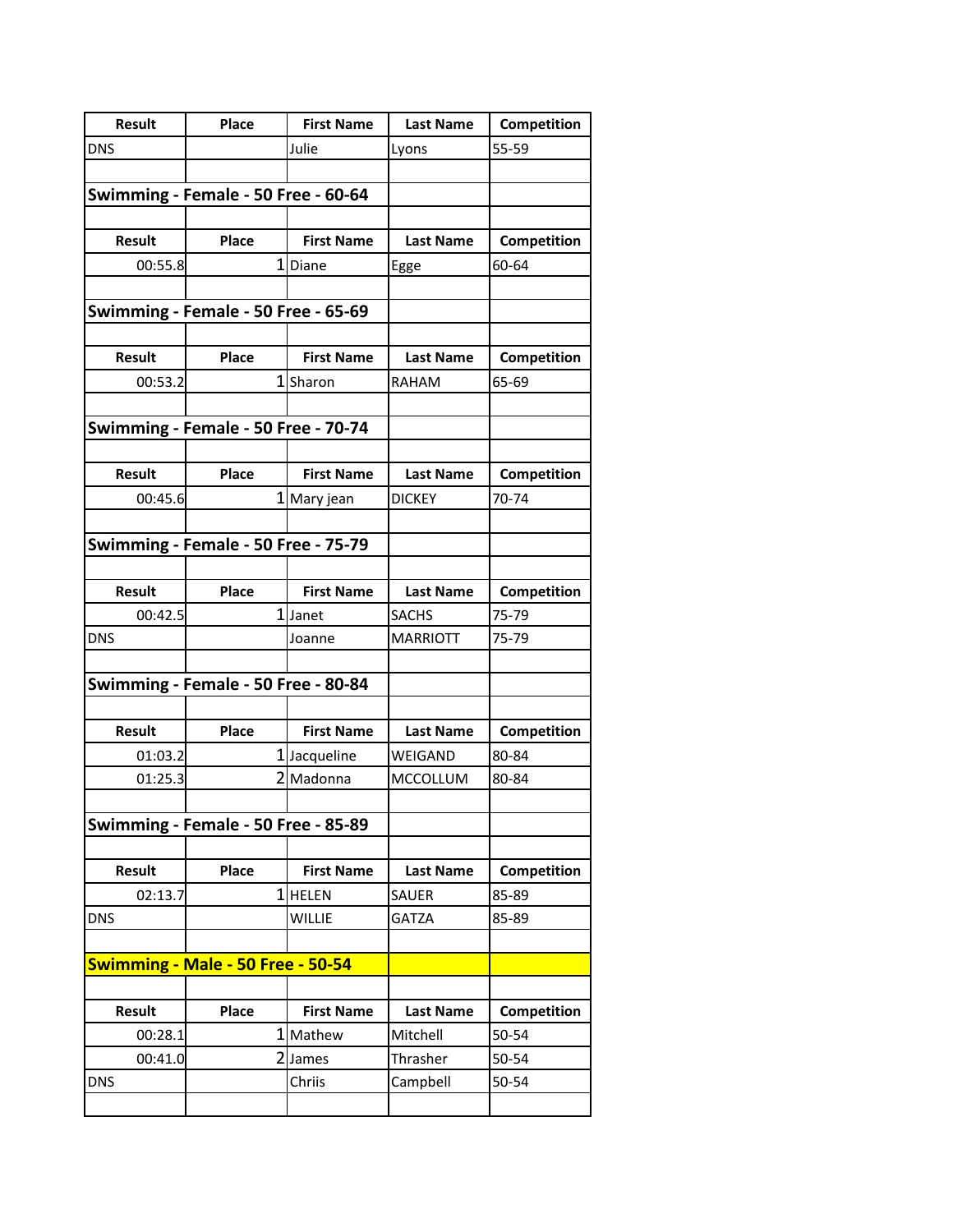| Swimming - Male - 50 Free - 55-59 |                                              |                   |                  |             |
|-----------------------------------|----------------------------------------------|-------------------|------------------|-------------|
|                                   |                                              |                   |                  |             |
| <b>Result</b>                     | Place                                        | <b>First Name</b> | <b>Last Name</b> | Competition |
| 00:31.5                           |                                              | 1 Thomas          | <b>MCADAM</b>    | 55-59       |
| 00:48.9                           |                                              | 2 STEVE           | CATTLES          | 55-59       |
|                                   |                                              |                   |                  |             |
|                                   | Swimming - Male - 50 Free - 60-64            |                   |                  |             |
|                                   |                                              |                   |                  |             |
| <b>Result</b>                     | Place                                        | <b>First Name</b> | <b>Last Name</b> | Competition |
| 00:28.2                           |                                              | 1 CRAIG           | <b>GLASS</b>     | 60-64       |
| 00:33.7                           |                                              | 2 Michael         | Katz             | 60-64       |
| <b>DNS</b>                        |                                              | Franklin          | <b>ESTES</b>     | 60-64       |
|                                   |                                              |                   |                  |             |
|                                   | Swimming - Male - 50 Free - 65-69            |                   |                  |             |
|                                   |                                              |                   |                  |             |
| <b>Result</b>                     | Place                                        | <b>First Name</b> | <b>Last Name</b> | Competition |
| 00:59.0                           |                                              | $1$ Tad           | <b>DEUTSCH</b>   | 65-69       |
|                                   |                                              |                   |                  |             |
|                                   | Swimming - Male - 50 Free - 70-74            |                   |                  |             |
|                                   |                                              |                   |                  |             |
| Result                            | Place                                        | <b>First Name</b> | <b>Last Name</b> | Competition |
|                                   |                                              | Ellwood           |                  |             |
| 00:42.5                           |                                              | $1$ (woody)       | <b>CURTIS</b>    | 70-74       |
| 00:44.8                           |                                              | 2 Robert          | Ball             | 70-74       |
| 00:45.0                           |                                              | 3 William         | <b>STEHLE</b>    | 70-74       |
|                                   |                                              |                   |                  |             |
|                                   | Swimming - Male - 50 Free - 75-79            |                   |                  |             |
|                                   |                                              |                   |                  |             |
| <b>Result</b>                     | Place                                        | <b>First Name</b> | <b>Last Name</b> | Competition |
| 00:40.4                           |                                              | 1 Donald          | McGill           | 75-79       |
| 00:42.3                           |                                              | 2Robert           | Randles          | 75-79       |
|                                   |                                              |                   |                  |             |
|                                   | Swimming - Male - 50 Free - 80-84            |                   |                  |             |
|                                   |                                              |                   |                  |             |
| Result                            | Place                                        | <b>First Name</b> | <b>Last Name</b> | Competition |
| 00:38.2                           |                                              | 1Stephen          | <b>HADLEY</b>    | 80-84       |
| 00:54.3                           |                                              | 2 Samuel          | <b>DOWNING</b>   | 80-84       |
|                                   |                                              |                   |                  |             |
|                                   | Swimming - Female - 100 Breaststroke - 55-59 |                   |                  |             |
|                                   |                                              |                   |                  |             |
| Result                            | Place                                        | <b>First Name</b> | <b>Last Name</b> | Competition |
| 01:58.8                           |                                              | 1 Linda           | Hall             | 55-59       |
|                                   |                                              |                   |                  |             |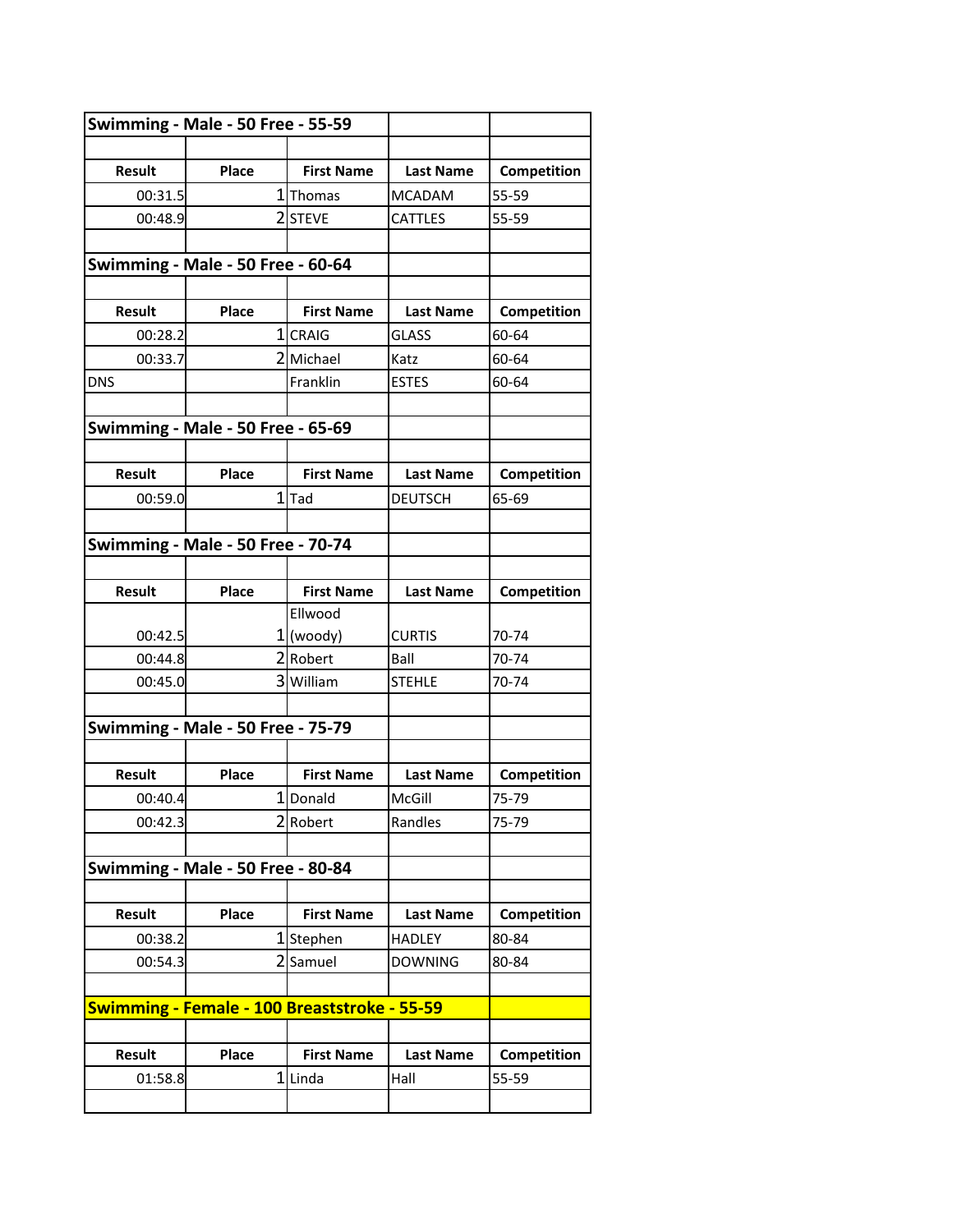| Swimming - Female - 100 Breaststroke - 60-64 |                                              |                   |                  |             |
|----------------------------------------------|----------------------------------------------|-------------------|------------------|-------------|
|                                              |                                              |                   |                  |             |
| <b>Result</b>                                | Place                                        | <b>First Name</b> | <b>Last Name</b> | Competition |
| 02:38.6                                      |                                              | 1Diane            | Egge             | 60-64       |
|                                              |                                              |                   |                  |             |
|                                              | Swimming - Female - 100 Breaststroke - 70-74 |                   |                  |             |
|                                              |                                              |                   |                  |             |
| <b>Result</b>                                | Place                                        | <b>First Name</b> | <b>Last Name</b> | Competition |
| 01:52.6                                      |                                              | 1 Anna            | Martinec         | 70-74       |
|                                              |                                              |                   |                  |             |
|                                              | Swimming - Female - 100 Breaststroke - 75-79 |                   |                  |             |
|                                              |                                              |                   |                  |             |
| <b>Result</b>                                | Place                                        | <b>First Name</b> | <b>Last Name</b> | Competition |
| <b>DNS</b>                                   |                                              | Joanne            | <b>MARRIOTT</b>  | 75-79       |
|                                              |                                              |                   |                  |             |
|                                              | Swimming - Female - 100 Breaststroke - 85-89 |                   |                  |             |
|                                              |                                              |                   |                  |             |
| <b>Result</b>                                | Place                                        | <b>First Name</b> | <b>Last Name</b> | Competition |
| <b>DNS</b>                                   |                                              | HELEN             | <b>SAUER</b>     | 85-89       |
|                                              |                                              |                   |                  |             |
|                                              | Swimming - Male - 100 Breaststroke - 50-54   |                   |                  |             |
|                                              |                                              |                   |                  |             |
| <b>Result</b>                                | Place                                        | <b>First Name</b> | <b>Last Name</b> | Competition |
| 01:51.1                                      |                                              | 1Joel             | <b>KOSTYRKA</b>  | 50-54       |
| <b>DNS</b>                                   |                                              | James             | Thrasher         | 50-54       |
| <b>DNS</b>                                   |                                              | Chriis            | Campbell         | 50-54       |
|                                              |                                              |                   |                  |             |
|                                              | Swimming - Male - 100 Breaststroke - 55-59   |                   |                  |             |
|                                              |                                              |                   |                  |             |
| <b>Result</b>                                | Place                                        | <b>First Name</b> | <b>Last Name</b> | Competition |
| 01:27.0                                      |                                              | 1 Thomas          | <b>MCADAM</b>    | 55-59       |
| 03:17.1                                      |                                              | 2 STEVE           | <b>CATTLES</b>   | 55-59       |
|                                              |                                              |                   |                  |             |
| Swimming - Male - 100 Breaststroke - 65-69   |                                              |                   |                  |             |
|                                              |                                              |                   |                  |             |
| <b>Result</b>                                | Place                                        | <b>First Name</b> | <b>Last Name</b> | Competition |
| 01:19.1                                      |                                              | 1 LEVENTE         | <b>BATIZY</b>    | 65-69       |
| 01:20.1                                      |                                              | 2KENT             | CARNEY           | 65-69       |
| 02:13.1                                      |                                              | 3 Peter           | <b>FRANCIS</b>   | 65-69       |
|                                              |                                              |                   |                  |             |
| Swimming - Male - 100 Breaststroke - 70-74   |                                              |                   |                  |             |
|                                              |                                              |                   |                  |             |
| <b>Result</b>                                | Place                                        | <b>First Name</b> | <b>Last Name</b> | Competition |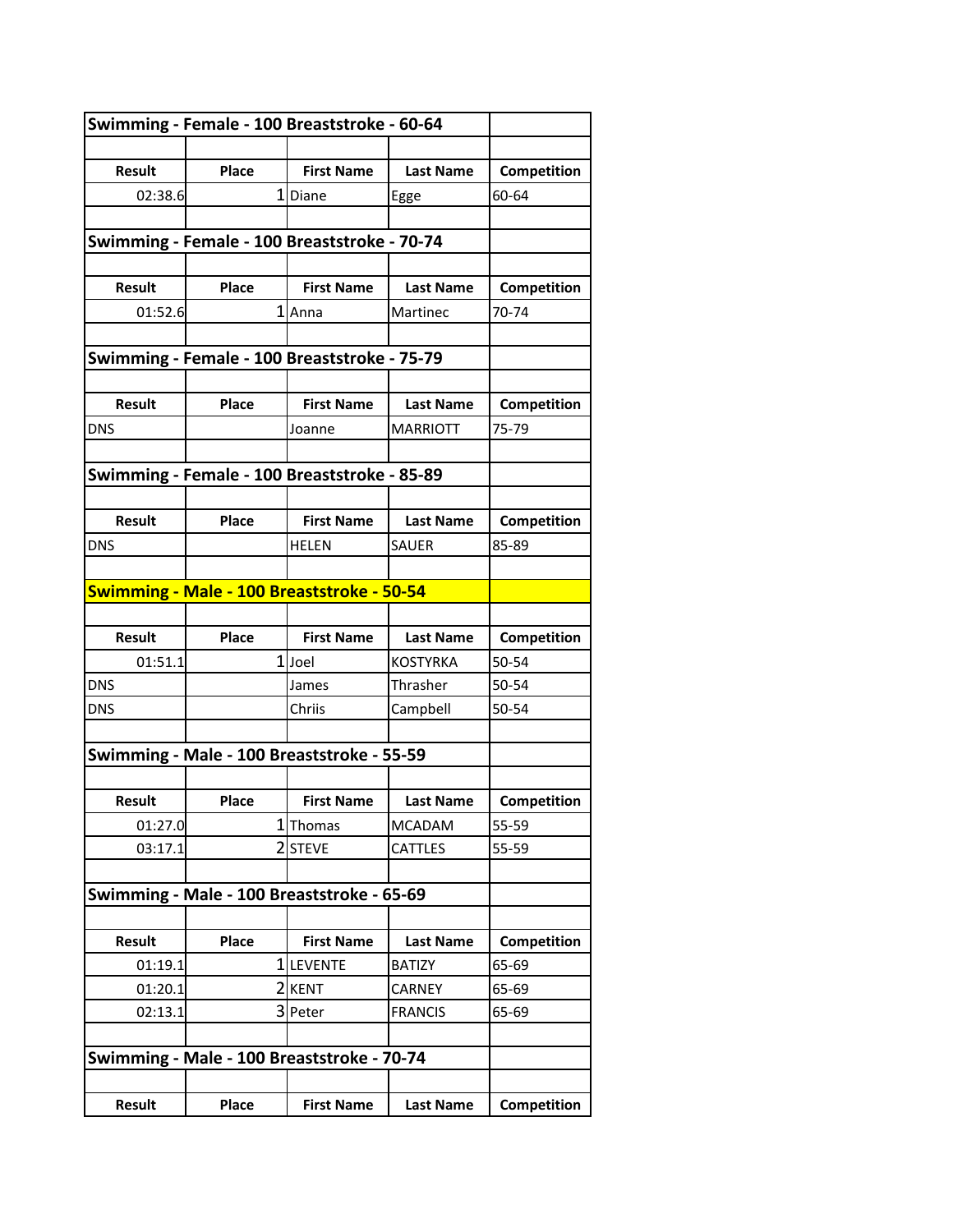| 02:10.1       |                                                  | 1William          | <b>STEHLE</b>    | 70-74       |
|---------------|--------------------------------------------------|-------------------|------------------|-------------|
| 02:12.1       |                                                  | 2Bohumil          | <b>MARTINEC</b>  | 70-74       |
|               |                                                  |                   |                  |             |
|               | Swimming - Male - 100 Breaststroke - 75-79       |                   |                  |             |
|               |                                                  |                   |                  |             |
| <b>Result</b> | Place                                            | <b>First Name</b> | <b>Last Name</b> | Competition |
| 01:14.0       |                                                  | 1 Robert          | Randles          | 75-79       |
| 01:40.1       |                                                  | 2 GEORGE          | <b>DOWNS</b>     | 75-79       |
| 03:13.1       |                                                  | 3 Cornelius       | <b>KELLY</b>     | 75-79       |
|               |                                                  |                   |                  |             |
|               | Swimming - Female - 50 Breaststroke - 55-59      |                   |                  |             |
|               |                                                  |                   |                  |             |
| <b>Result</b> | Place                                            | <b>First Name</b> | <b>Last Name</b> | Competition |
| 00:54.1       |                                                  | 1 Linda           | Hall             | 55-59       |
|               |                                                  |                   |                  |             |
|               | Swimming - Female - 50 Breaststroke - 60-64      |                   |                  |             |
|               |                                                  |                   |                  |             |
| Result        | Place                                            | <b>First Name</b> | <b>Last Name</b> | Competition |
| 01:05.1       |                                                  | 1Diane            | Egge             | 60-64       |
|               |                                                  |                   |                  |             |
|               | Swimming - Female - 50 Breaststroke - 65-69      |                   |                  |             |
|               |                                                  |                   |                  |             |
| <b>Result</b> | Place                                            | <b>First Name</b> | <b>Last Name</b> | Competition |
| 01:09.0       |                                                  | 1Sharon           | RAHAM            | 65-69       |
|               |                                                  |                   |                  |             |
|               | Swimming - Female - 50 Breaststroke - 70-74      |                   |                  |             |
|               |                                                  |                   |                  |             |
| <b>Result</b> | Place                                            | <b>First Name</b> | <b>Last Name</b> | Competition |
| 01:07.1       |                                                  | 1 Mary jean       | <b>DICKEY</b>    | 70-74       |
| 01:16.1       |                                                  | $2$  Anna         | Martinec         | 70-74       |
|               |                                                  |                   |                  |             |
|               | Swimming - Female - 50 Breaststroke - 75-79      |                   |                  |             |
|               |                                                  |                   |                  |             |
| Result        | Place                                            | <b>First Name</b> | <b>Last Name</b> | Competition |
| 01:00.0       |                                                  | 1 Janet           | <b>SACHS</b>     | 75-79       |
| <b>DNS</b>    |                                                  | Joanne            | <b>MARRIOTT</b>  | 75-79       |
|               |                                                  |                   |                  |             |
|               | Swimming - Female - 50 Breaststroke - 85-89      |                   |                  |             |
|               |                                                  |                   |                  |             |
| <b>Result</b> | Place                                            | <b>First Name</b> | <b>Last Name</b> | Competition |
| 02:41.0       |                                                  | 1 HELEN           | <b>SAUER</b>     | 85-89       |
|               |                                                  |                   |                  |             |
|               | <b>Swimming - Male - 50 Breaststroke - 50-54</b> |                   |                  |             |
|               |                                                  |                   |                  |             |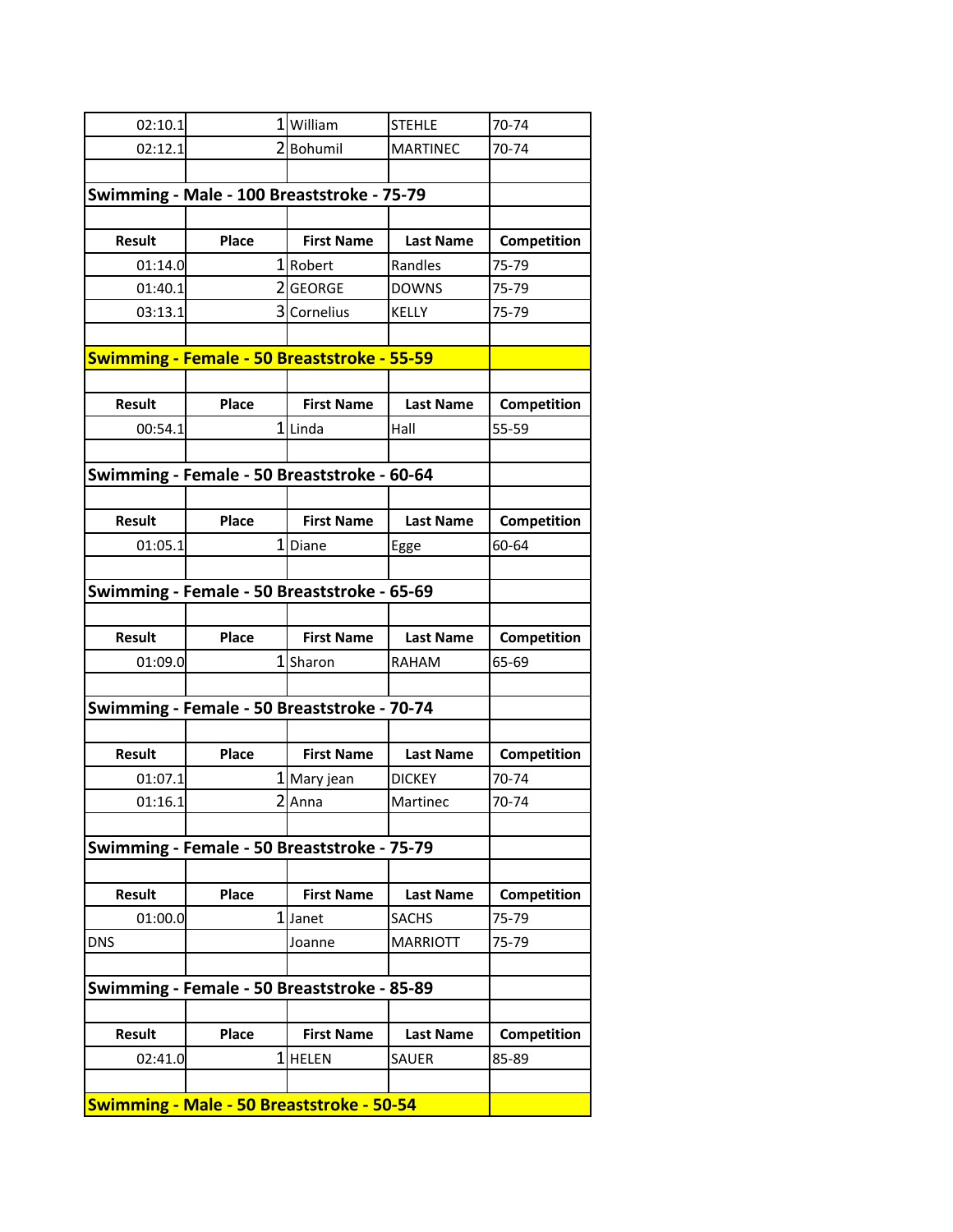| <b>Result</b>                             | Place                                     | <b>First Name</b> | <b>Last Name</b> | Competition |
|-------------------------------------------|-------------------------------------------|-------------------|------------------|-------------|
| 00:48.1                                   |                                           | 1Joel             | <b>KOSTYRKA</b>  | 50-54       |
| 01:06.0                                   |                                           | 2 James           | Thrasher         | 50-54       |
| <b>DNS</b>                                |                                           | Chriis            | Campbell         | 50-54       |
|                                           |                                           |                   |                  |             |
| Swimming - Male - 50 Breaststroke - 55-59 |                                           |                   |                  |             |
|                                           |                                           |                   |                  |             |
| <b>Result</b>                             | Place                                     | <b>First Name</b> | <b>Last Name</b> | Competition |
| 00:38.1                                   |                                           | 1 Thomas          | <b>MCADAM</b>    | 55-59       |
| 01:12.1                                   |                                           | 2STEVE            | <b>CATTLES</b>   | 55-59       |
|                                           |                                           |                   |                  |             |
|                                           | Swimming - Male - 50 Breaststroke - 60-64 |                   |                  |             |
| <b>Result</b>                             | Place                                     | <b>First Name</b> | <b>Last Name</b> | Competition |
| <b>DNS</b>                                |                                           | Franklin          | <b>ESTES</b>     | 60-64       |
|                                           |                                           |                   |                  |             |
|                                           | Swimming - Male - 50 Breaststroke - 65-69 |                   |                  |             |
|                                           |                                           |                   |                  |             |
| <b>Result</b>                             | Place                                     | <b>First Name</b> | <b>Last Name</b> | Competition |
| 00:36.1                                   |                                           | 1LEVENTE          | <b>BATIZY</b>    | 65-69       |
| 00:58.0                                   |                                           | 2 Peter           | <b>FRANCIS</b>   | 65-69       |
|                                           |                                           |                   |                  |             |
|                                           | Swimming - Male - 50 Breaststroke - 70-74 |                   |                  |             |
|                                           |                                           |                   |                  |             |
| <b>Result</b>                             | Place                                     | <b>First Name</b> | <b>Last Name</b> | Competition |
| 00:54.1                                   |                                           | 1Bohumil          | <b>MARTINEC</b>  | 70-74       |
| 00:54.1                                   |                                           | 2 Robert          | Ball             | 70-74       |
| 00:56.1                                   |                                           | 3 William         | <b>STEHLE</b>    | 70-74       |
|                                           |                                           | Ellwood           |                  |             |
| DQ                                        |                                           | (woody)           | <b>CURTIS</b>    | 70-74       |
|                                           |                                           |                   |                  |             |
|                                           | Swimming - Male - 50 Breaststroke - 75-79 |                   |                  |             |
|                                           |                                           |                   |                  |             |
| Result                                    | Place                                     | <b>First Name</b> | <b>Last Name</b> | Competition |
| 00:38.0                                   |                                           | 1GEORGE           | <b>DOWNS</b>     | 75-79       |
| 00:56.1                                   |                                           | 2 Robert          | Randles          | 75-79       |
| 01:58.1                                   |                                           | 3 Cornelius       | KELLY            | 75-79       |
|                                           |                                           |                   |                  |             |
|                                           | Swimming - Male - 50 Breaststroke - 80-84 |                   |                  |             |
| Result                                    | Place                                     | <b>First Name</b> |                  |             |
|                                           |                                           |                   | <b>Last Name</b> | Competition |
| 01:58.1                                   |                                           | 1 Samuel          | <b>DOWNING</b>   | 80-84       |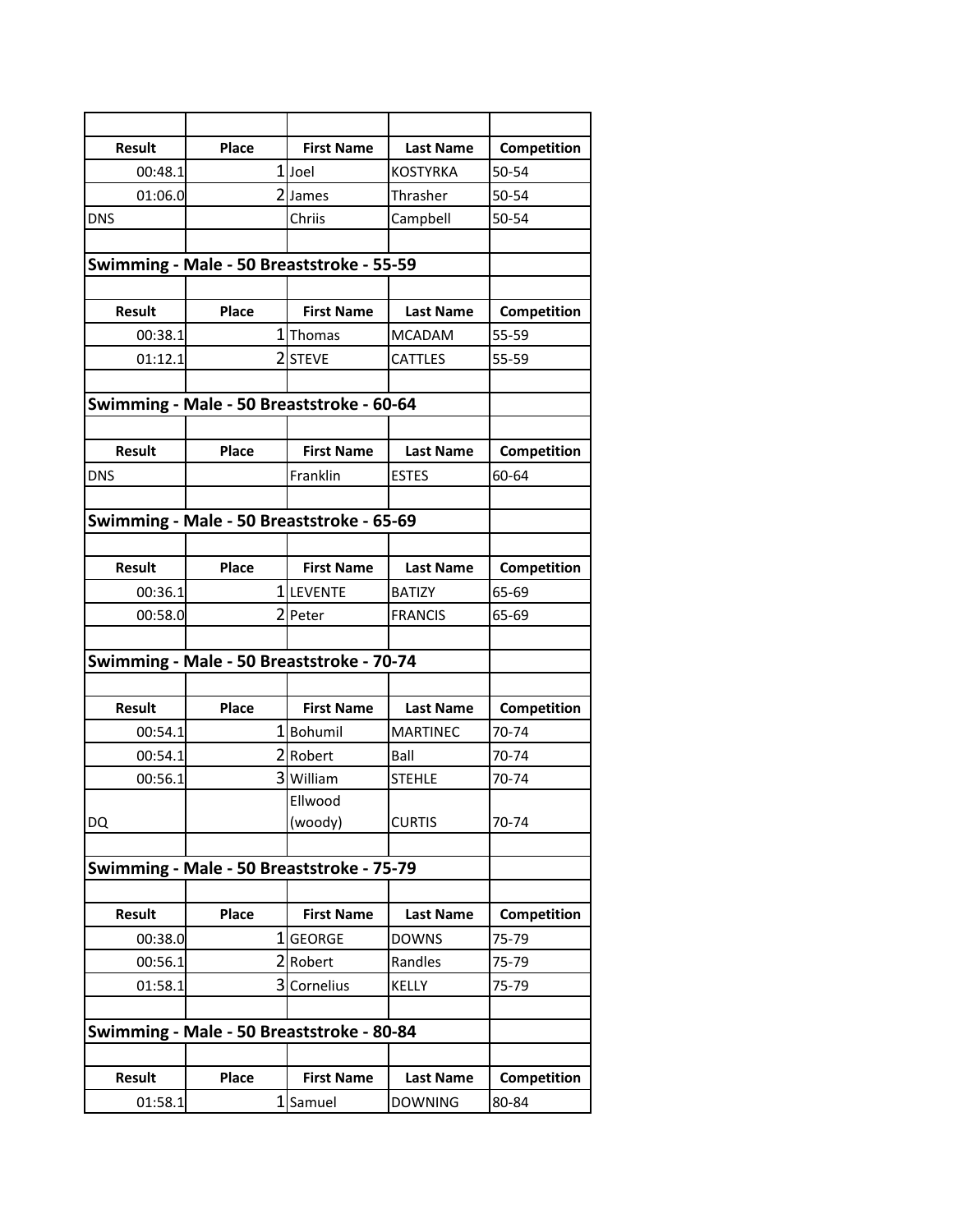| <b>Swimming - Female - 200 Backstroke - 55-59</b> |                                            |                   |                  |             |
|---------------------------------------------------|--------------------------------------------|-------------------|------------------|-------------|
|                                                   |                                            |                   |                  |             |
| <b>Result</b>                                     | Place                                      | <b>First Name</b> | <b>Last Name</b> | Competition |
| 03:46.1                                           |                                            | 1Sharon           | Kurz-Wagner      | 55-59       |
|                                                   |                                            |                   |                  |             |
| Swimming - Female - 200 Backstroke - 80-84        |                                            |                   |                  |             |
|                                                   |                                            |                   |                  |             |
| <b>Result</b>                                     | Place                                      | <b>First Name</b> | <b>Last Name</b> | Competition |
|                                                   |                                            |                   |                  |             |
| 05:07.0                                           |                                            | 1 Jacqueline      | WEIGAND          | 80-84       |
|                                                   |                                            |                   |                  |             |
|                                                   | Swimming - Female - 200 Backstroke - 85-89 |                   |                  |             |
|                                                   |                                            |                   |                  |             |
| <b>Result</b>                                     | Place                                      | <b>First Name</b> | <b>Last Name</b> | Competition |
| <b>DNS</b>                                        |                                            | WILLIE            | <b>GATZA</b>     | 85-89       |
|                                                   |                                            |                   |                  |             |
| Swimming - Male - 200 Backstroke - 50-54          |                                            |                   |                  |             |
|                                                   |                                            |                   |                  |             |
| <b>Result</b>                                     | <b>Place</b>                               | <b>First Name</b> | <b>Last Name</b> | Competition |
| 03:45.0                                           |                                            | 1Joel             | KOSTYRKA         | 50-54       |
| 04:56.0                                           |                                            | 2James            | Thrasher         | 50-54       |
|                                                   |                                            |                   |                  |             |
| Swimming - Male - 200 Backstroke - 55-59          |                                            |                   |                  |             |
|                                                   |                                            |                   |                  |             |
| <b>Result</b>                                     | Place                                      | <b>First Name</b> | <b>Last Name</b> | Competition |
| 03:25.0                                           |                                            | 1Thomas           | MCADAM           | 55-59       |
|                                                   |                                            |                   |                  |             |
| Swimming - Male - 200 Backstroke - 65-69          |                                            |                   |                  |             |
|                                                   |                                            |                   |                  |             |
| <b>Result</b>                                     | <b>Place</b>                               | <b>First Name</b> | <b>Last Name</b> | Competition |
| 03:04.0                                           |                                            | 1 Cecil           | Townsend         | 65-69       |
|                                                   |                                            |                   |                  |             |
| Swimming - Male - 200 Backstroke - 75-79          |                                            |                   |                  |             |
|                                                   |                                            |                   |                  |             |
| <b>Result</b>                                     | Place                                      | <b>First Name</b> | <b>Last Name</b> | Competition |
| 03:35.0                                           | 1                                          | <b>WILLIAM</b>    | <b>MURRAY</b>    | 75-79       |
|                                                   |                                            |                   |                  |             |
| Swimming - Male - 200 Backstroke - 80-84          |                                            |                   |                  |             |
|                                                   |                                            |                   |                  |             |
| Result                                            | Place                                      | <b>First Name</b> | <b>Last Name</b> | Competition |
| 03:52.0                                           |                                            | 1Stephen          | HADLEY           | 80-84       |
|                                                   |                                            |                   |                  |             |
| Swimming - Male - 100 IM - 50-54                  |                                            |                   |                  |             |
|                                                   |                                            |                   |                  |             |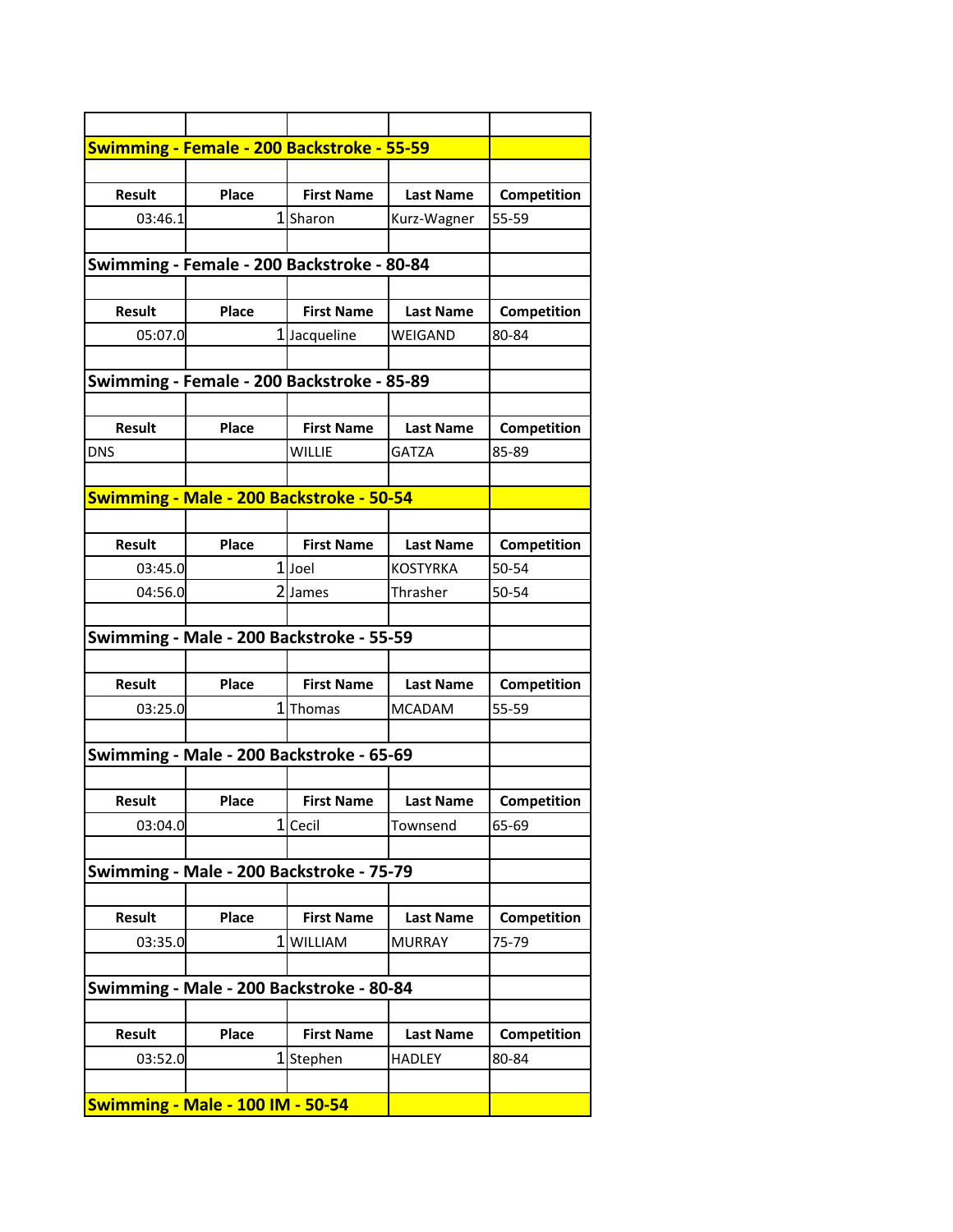| <b>Result</b> | <b>Place</b> | <b>First Name</b> | <b>Last Name</b> | Competition |
|---------------|--------------|-------------------|------------------|-------------|
| 02:06.1       |              | LIJames           | Thrasher         | 50-54       |
| <b>DNS</b>    |              | Chriis            | <b>Campbell</b>  | 50-54       |

|                                           | <b>Swimming - Male - 100 IM - 55-59</b> |                   |                  |             |
|-------------------------------------------|-----------------------------------------|-------------------|------------------|-------------|
|                                           |                                         |                   |                  |             |
| <b>Result</b>                             | Place                                   | <b>First Name</b> | <b>Last Name</b> | Competition |
| 01:22.0                                   |                                         | 1 Thomas          | <b>MCADAM</b>    | 55-59       |
| DNS                                       |                                         | <b>STEVE</b>      | <b>CATTLES</b>   | 55-59       |
|                                           |                                         |                   |                  |             |
|                                           |                                         |                   |                  |             |
|                                           | Swimming - Male - 100 IM - 65-69        |                   |                  |             |
|                                           |                                         |                   |                  |             |
| <b>Result</b>                             | Place                                   | <b>First Name</b> | <b>Last Name</b> | Competition |
| 01:15.1                                   |                                         | 1LEVENTE          | <b>BATIZY</b>    | 65-69       |
| 01:20.0                                   |                                         | 2 Cecil           | Townsend         | 65-69       |
|                                           |                                         |                   |                  |             |
|                                           | <b>Swimming - Male - 100 IM - 70-74</b> |                   |                  |             |
|                                           |                                         |                   |                  |             |
| <b>Result</b>                             | Place                                   | <b>First Name</b> | <b>Last Name</b> | Competition |
| 02:14.1                                   |                                         | 1 William         | <b>STEHLE</b>    | 70-74       |
|                                           |                                         |                   |                  |             |
|                                           | <b>Swimming - Male - 100 IM - 75-79</b> |                   |                  |             |
|                                           |                                         |                   |                  |             |
| <b>Result</b>                             | Place                                   | <b>First Name</b> | <b>Last Name</b> | Competition |
| 02:05.1                                   |                                         | 1 Robert          | Randles          | 75-79       |
|                                           |                                         |                   |                  |             |
| Swimming - Male - 100 IM - 80-84          |                                         |                   |                  |             |
|                                           |                                         |                   |                  |             |
| <b>Result</b>                             | Place                                   | <b>First Name</b> | <b>Last Name</b> | Competition |
| <b>DNS</b>                                |                                         | Samuel            | <b>DOWNING</b>   | 80-84       |
|                                           |                                         |                   |                  |             |
|                                           | Swimming - Female - 100 IM - 50-54      |                   |                  |             |
|                                           |                                         |                   |                  |             |
| <b>Result</b>                             | Place                                   | <b>First Name</b> | <b>Last Name</b> | Competition |
| 01:27.0                                   |                                         | 1 Corinna         | Maleike          | 50-54       |
| 01:40.0                                   |                                         | 2 Melissa         | <b>FARQUHAR</b>  | 50-54       |
| DQ                                        |                                         | Robyn             | Upton            | 50-54       |
|                                           |                                         |                   |                  |             |
| <b>Swimming - Female - 100 IM - 55-59</b> |                                         |                   |                  |             |
|                                           |                                         |                   |                  |             |
| <b>Result</b>                             | Place                                   | <b>First Name</b> | <b>Last Name</b> | Competition |